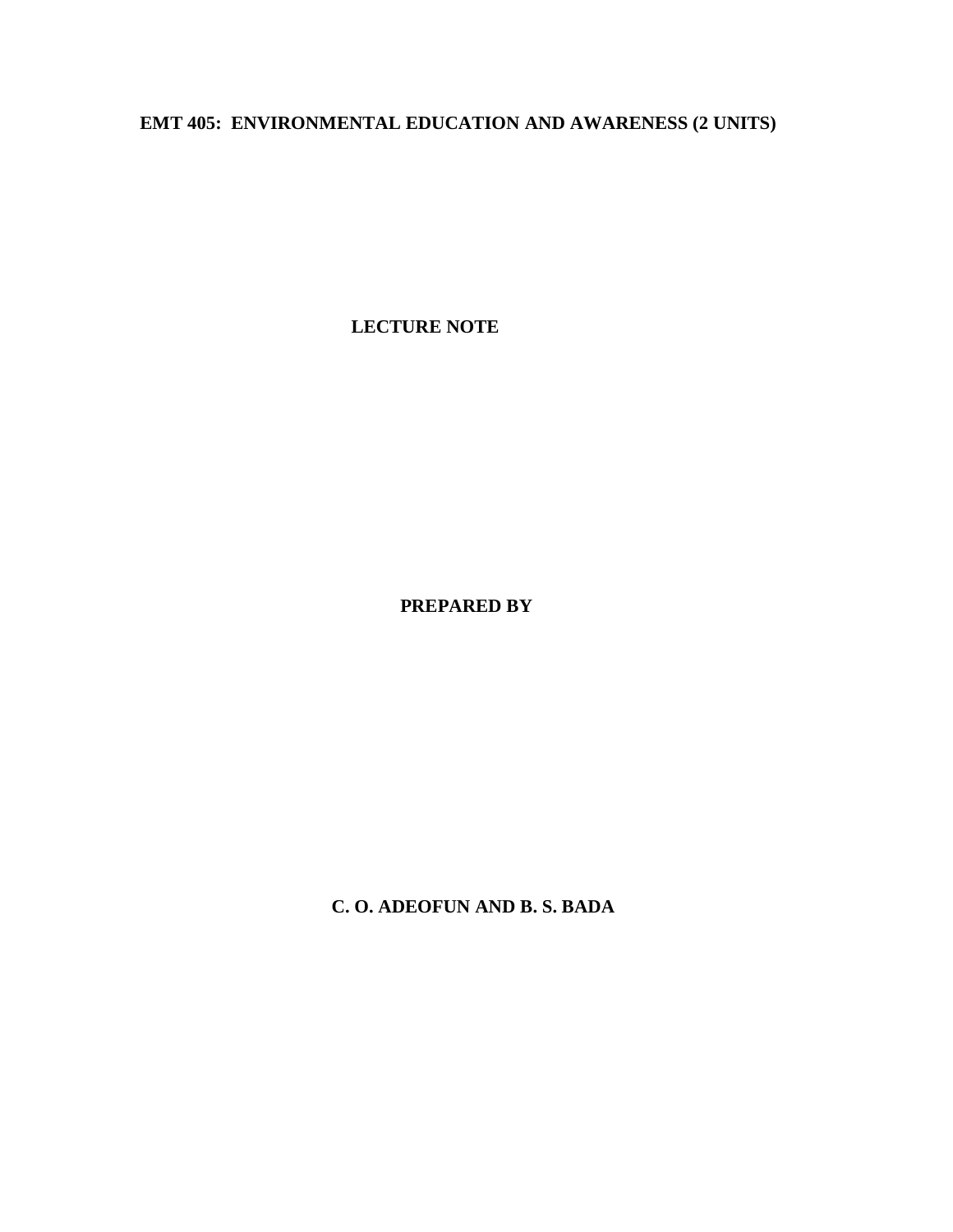### **PRINCIPLES OF ENVIRONMENTAL EDUCATION**

The scope of environmental education and awareness or environmental extension services covers all fields of environmental science. This include the effects of man on environment - how he has exploited and devastated it, polluted it, but more importantly how man can save itself from the problems which he has caused through the abuse, misuse and over-use of the resources provided by the nature.

Environmental Education should not only focus on the effects of environmental degradation but very importantly the understanding of the fundamental causes. These should also include the examination of social and economic factors that aggravate environmental degradation

- 1. Environmental education can be described as education from the environment
- 2. Education about the environment and
- 3. Education for the environment.

Education from the environment involves the experience gained from our surrounding. This includes the aesthetic value of the environment and the need to keep them as such. Education about environment involves the study of our environment to learn about its composition and working mechanism and its usefulness. This is an important component of environmental education since we have to learn about the environment before we can make it.

Education for the environmental enables us to learn how to preserve the environment to enable us derives maximum benefit for the present generation as well as for future. This is the conservation aspect of environmental education.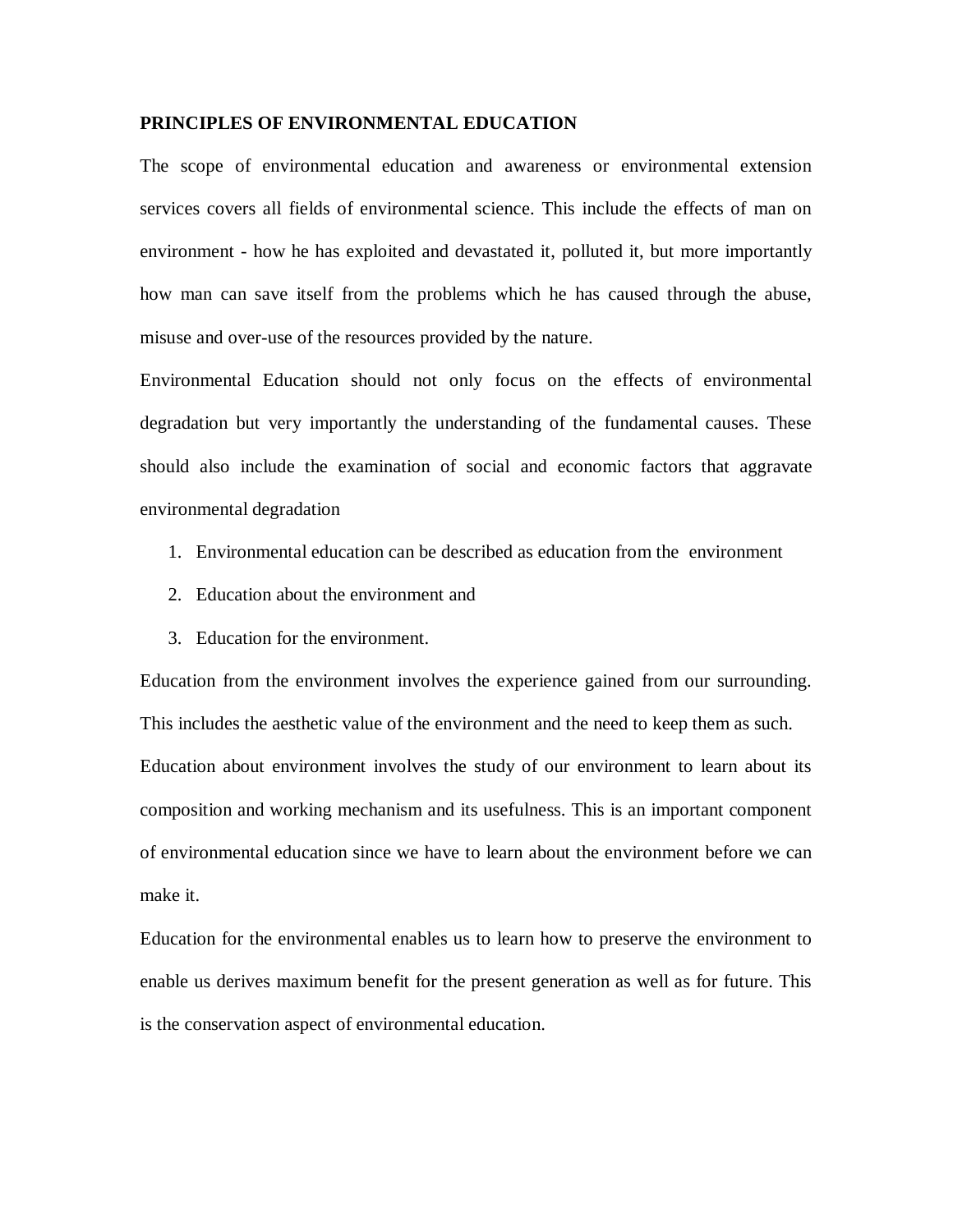Environmental extension means helping people to help themselves, making available to the people some information and other facilities that will help them improve their living environment. Environmental education is a two-way system in the sense that the educator is making available to the people his findings at the same time the effectiveness of the message is monitored by the educator and made known to relevant authorities. The responsibility of extension person or educator is enormous because he has to be an expert in nearly all the fields since he is supposed to explain and answer questions on various aspects of the environment.

Unlike agricultural or forest extension workers whose task is mainly with rural people, environmental education and awareness cover rural and urban dwellers, the industrialists and all those who use any form of natural resource as raw material whose product, biproducts and waste product affect the living standard of the people.

#### **TARGET POPULATION FOR ENVIRONMENTAL EDUCATION**

Three categories of audience have been identified for environmental education and awareness. These are

- (a) General Public
- (b) Specific occupational or Social Group
- (c) Certain Professional and Scientists
- (1) General Public

There is need for environmental education programme which introduces awareness among the general public for its own environment and danger to which it may be exposed. This should involve adequate background knowledge and information about the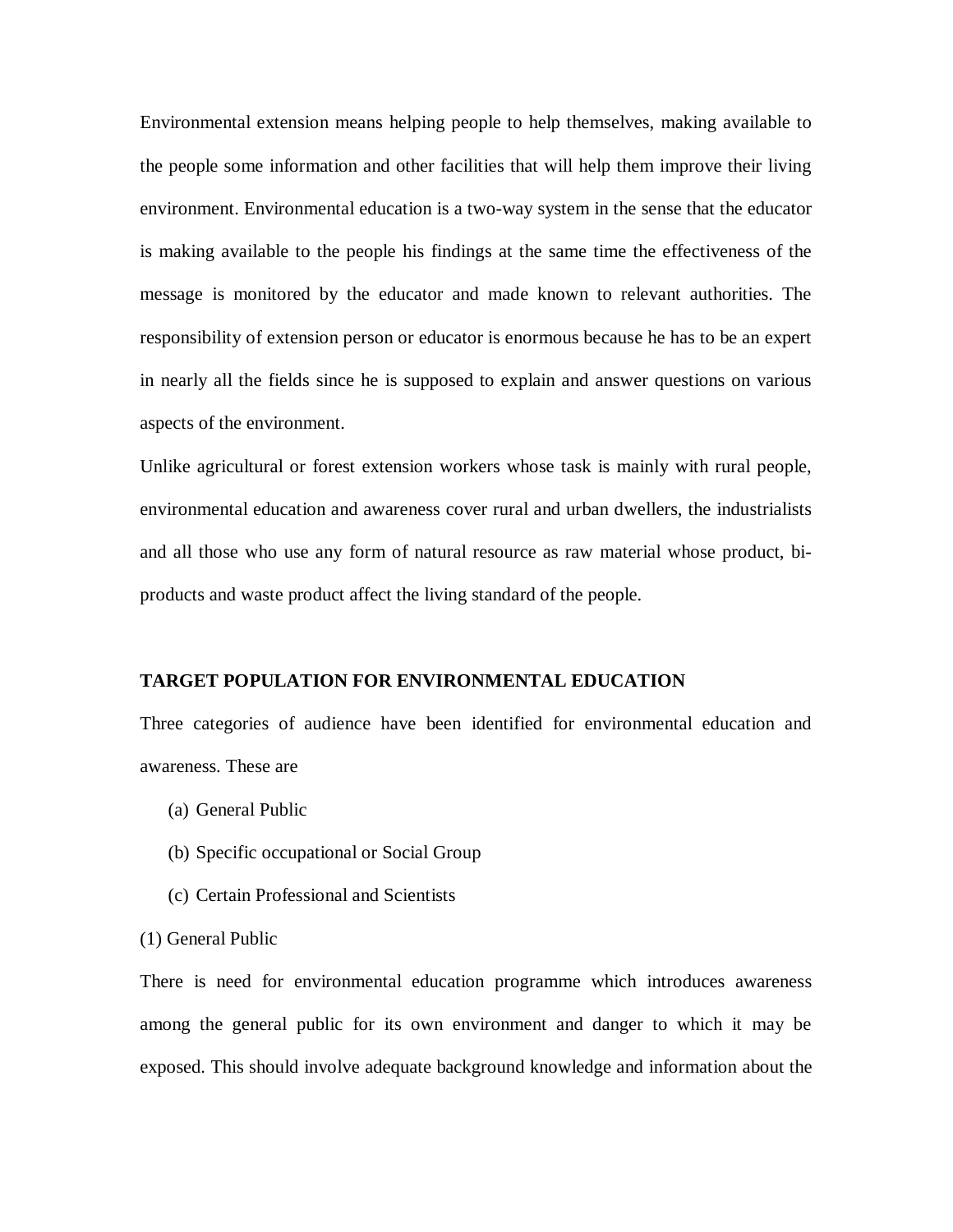environment enables them to take part in decision making concerning their environment. It should include information on present or planned activities with major potential impact on the environment.

Participants in the general public education should include the general public especially non-governmental organizations. For the general public, environmental education should be provided at every age class and at all levels of formal education for pupils and teachers and informal education for young people and adult including the handicaps.

(2) Specific Occupational or Social Groups

These are those whose activities and influence have an important bearing on the environment. These include engineers, architects, administrators and planners, industrialists, trade unionists, policy makers and agriculturists. Their form of education should be both formal through in-service trainings and short courses and non-formal through seminars and workshops.

(3) Certain Professional and Scientists

These group includes those working on specific problems of the environment e.g. biologists, ecologists, hydrologists, taxonomists, sanitary engineers etc.

# **NEEDS AND RATIONALE FOR ENVIRONMENTAL EDUCATION & AWARENESS**

#### **Need Environmental Education**

The needs to protect the environment hence the rationales for environmental education arise as a result of the following: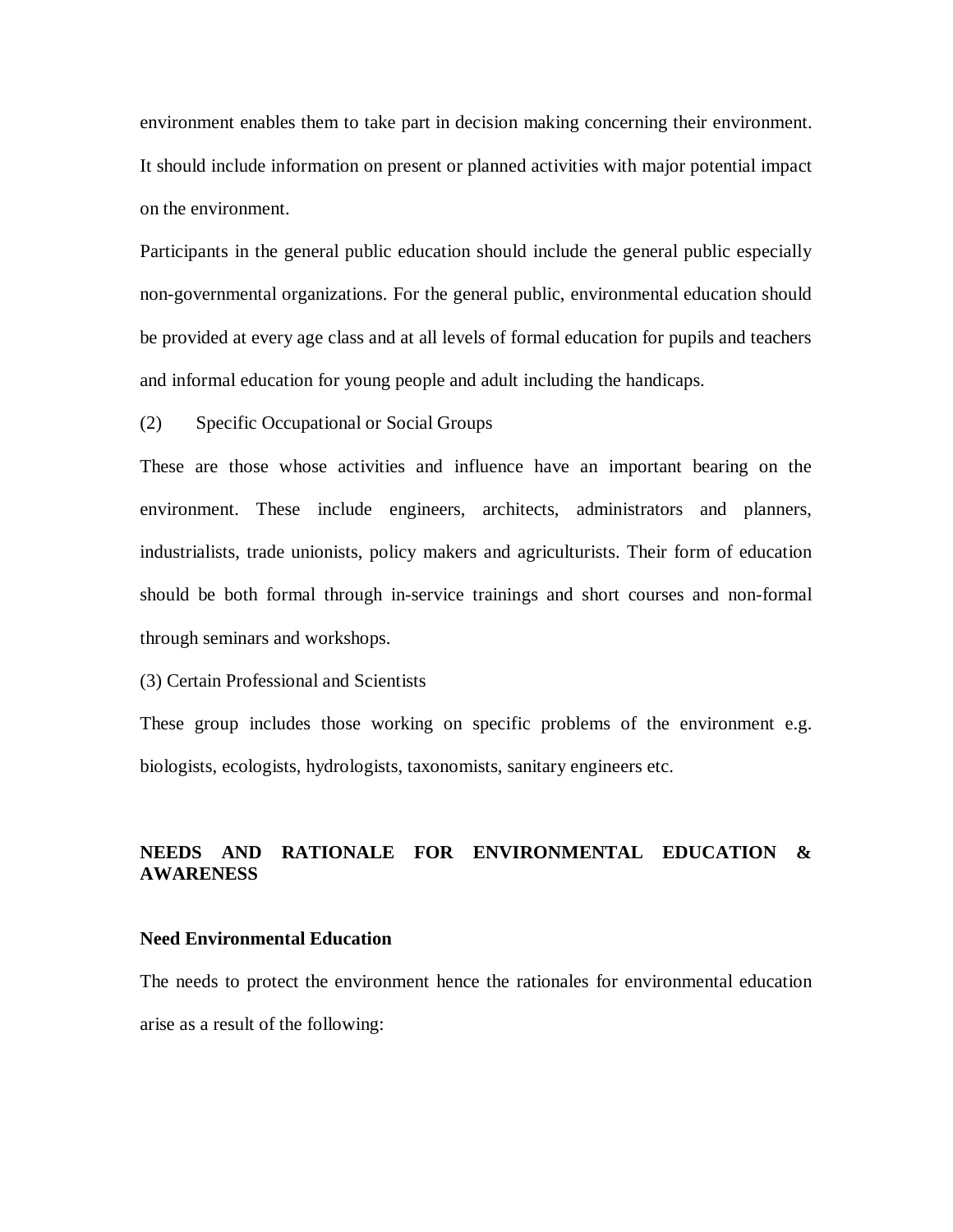- 1. Environment is the basis of all life and therefore deserves proper care and management.
- 2. If the environment is threatened on a continuous basis, numerous problem which would constitute a danger to human existence could arise.
- 3. The environment is part of our cultural heritage which should be handed down to prosperity.
- 4. Some resources of the environment are not easily replaceable and should be managed on a sustainable basis, to prevent the extinction of certain components of the environment such as plants and animals.
- 5. There is need to enhance the sanity and aesthetic quality of our environment in order to promote healthy living.
- 6. The environment is part of nature and needs to be preserved for its own sake.

#### **Ration for Environmental Education**

The rationale for environmental education can be summarized as the following:

1. A major goal of environmental education in Nigeria as entrenched in the 1987 National policy on education is the provision of the expertise that can utilize scientific knowledge towards the preservation and solution of environmental problems. Knowledge about the changes that have altered the environment land, water, weather, vegetation, social, cultural and political environment are essential components of environmental education. Consequently, the general populace should be equipped with all these to be able to solve the problems of the environment.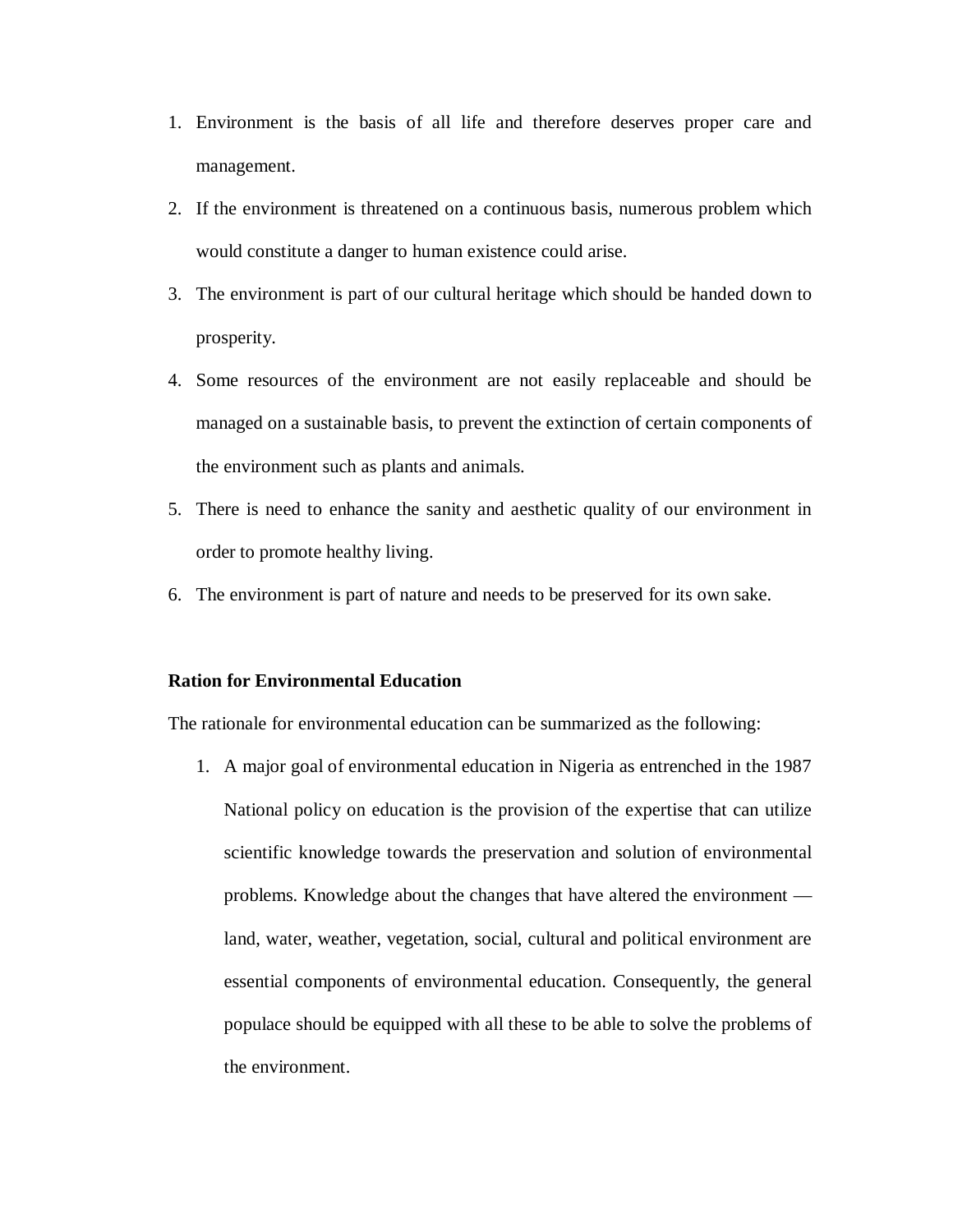- 2. Nigeria's socio-economic development (like any other less developed country) is firmly rooted on the exploitation of the natural resources in our environment. Land, water, forest and other mineral resources utilization is the dominant feature of rural economy with agriculture the driving force. Uncontrolled and improper exploitation of these resources have implications on the environment causing disruption in the living standard, starvation, displacement and human suffering. Environmental education is therefore necessary to create awareness of the causes and effects of these problems viz: food and water scarcity, pollution, outbreak of epidemics and natural disaster such as flood, erosion and desert encroachment. And of course how to prevent them.
- 3. Environmental education is needed to foster international co-operation and understanding. The developed countries rely on the high technology for the exploitation of natural resources while less developed countries like Nigeria totally depend on agriculture, forestry and the mineral resources thereby leading to intensive and over-exploitation of the natural resources and these have serious implications on the resources.
- 4. Public enlightenment on the impact of government policies on local environment should be useful both to the government and the local people. Some of these policies include the Structural Adjustment Programme (SAP), The IMF loan, Debt servicing and rescheduling etc.
- 5. Awareness of such global environmental issues is an essential component of environmental education which ordinary citizen should be aware of.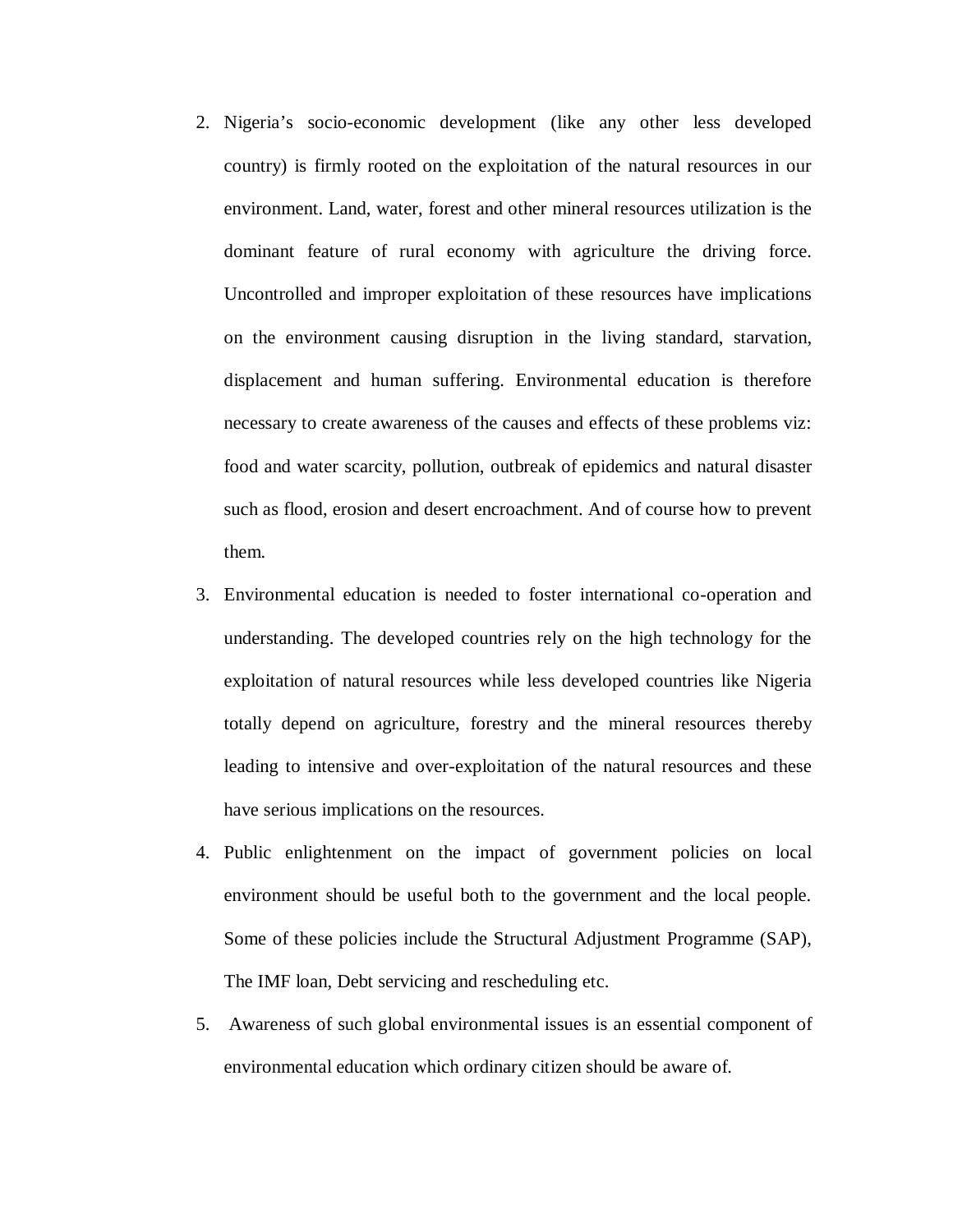- 6. Environmental education for the over-all social and economic emancipation of women and children. These form a substantial percentage in the utilization of natural resources especially at the rural setting.
- 7. Environmental education is very essential for the lack of it. Environmental education is virtually a new thing in this part of the world.
- 8. Environment education is also very essential for our survival on earth. The natural resources and cultural heritage need to be protected not only for this generation but for future generation.

# **OBJECTIVE OF ENVIRONMENTAL EDUCATION & AWARENESS**

The general objectives of environmental education include the following:

- 1. To enlighten the people on the physical components of the environment
- 2. To inform them about their dependence on the environmental resources
- 3. To enlighten them about the changes in the environment in the last decade and the consequences of their present actions.
- 4. To alert them about the consequences of human actions on the environment both on man himself and other forms of life
- 5. To create concern for environmental quality and conservation and to foster understanding of man's relationship and interactions with the ecosphere
- 6. To develop personal, community and national sanitation and conservation ethics
- 7. To kindle a sense of responsibility that will motivate ordinary citizen to seek and acquire more knowledge about the environment and its problems and propagate such knowledge to others in the community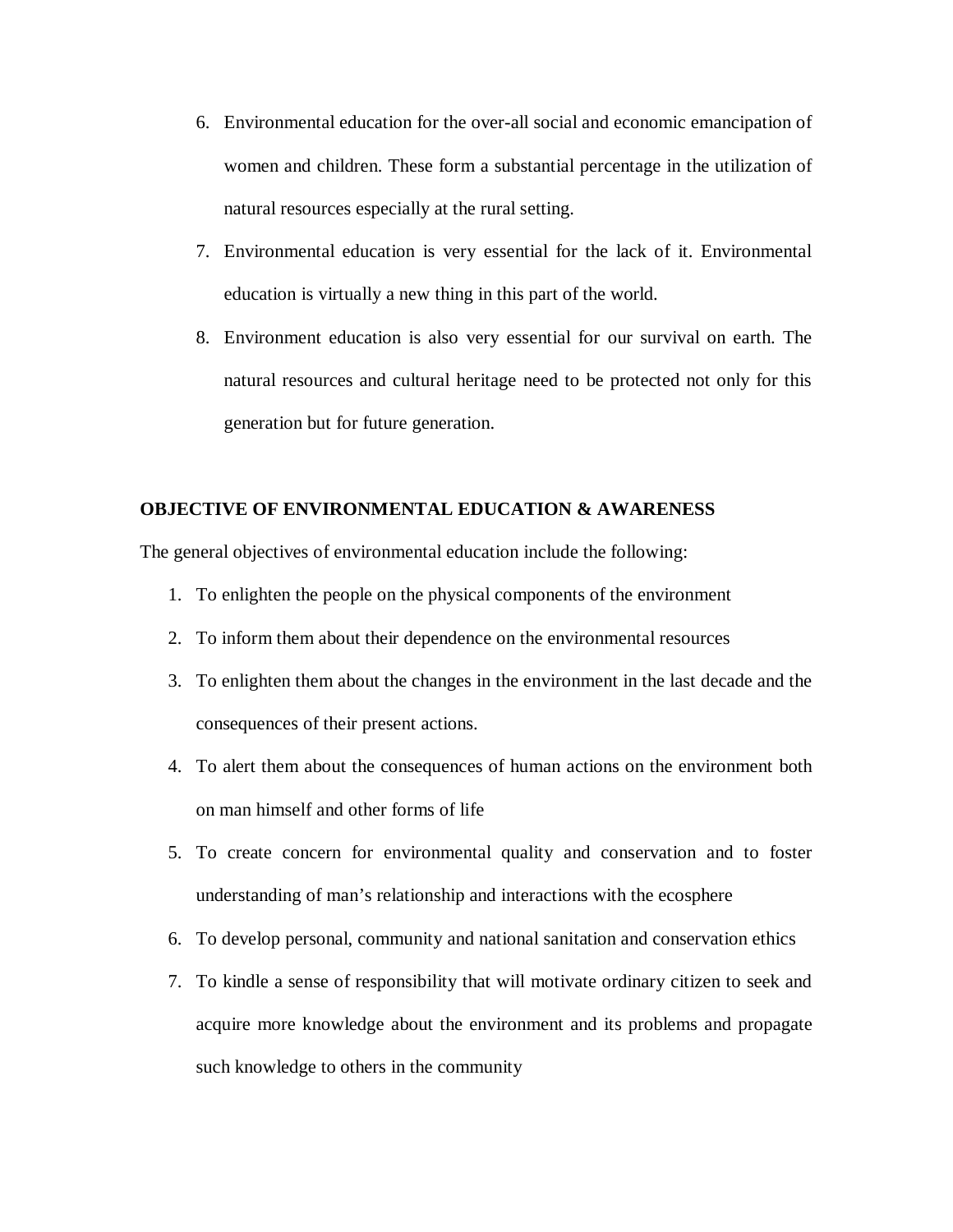8. To awaken appreciation of the aesthetic quality of nature in order to encourage its uses for recreation.

The objectives of environmental education are summarized by UNESCO/UNEP as follows:

- 1. Awareness: Environmental education should foster appreciation of environment. It should help different groups and individuals to acquire awareness of and sensitivity to the overall environment and its allied problems. In Nigeria, the knowledge of the various ecological zones (from mangrove coastal vegetation, rainforest in the south, through derived savannah to Guinea, Sudan and Sahel savannah in the North is desirable. This will also enhance the appreciation of the type and quality of life (effects of each zone on human life) in these zones.
- 2. Knowledge: Environmental education should help social groups and individual gain a variety of experience in and acquire a basic understanding of the environmental and its associated problems. The people should he informed of their roles in causing environmental problems around them — deforestation, overgrazing, bush burning, desertification, erosion, loss of soil fertility etc
- 3. Attitude: Environmental education should help acquire a set of values and feelings of concern for the environment and the motivation for active participation in environmental improvement and protection programmes. Individuals and groups need to adopt ethical values that awaken strong feelings for the environment and all its living and non-living components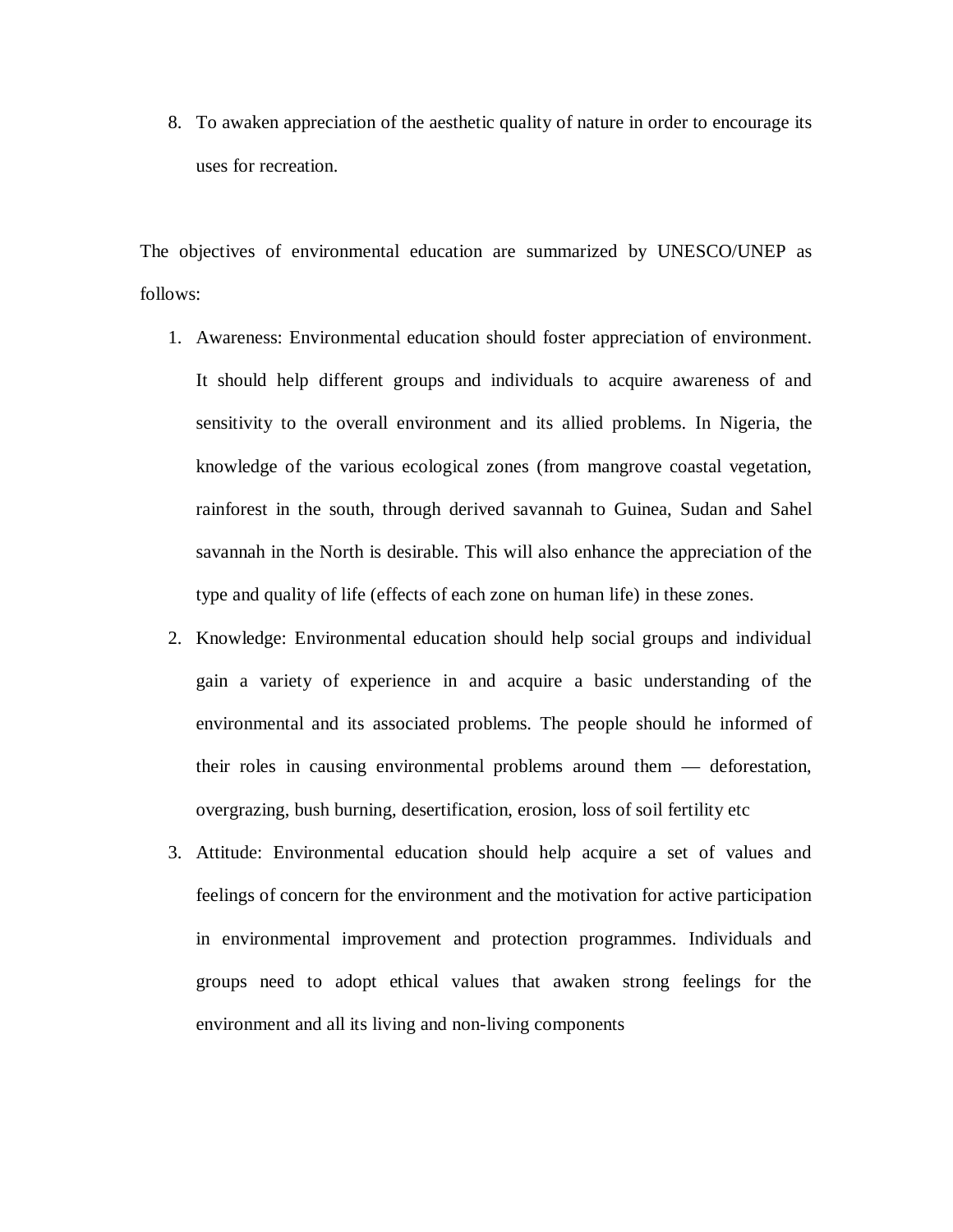- 4. Skill: Environmental education should foster and assist in acqconservation practices and the skill needed to prevent environmental degradation e.g. erosion control through the uses of biological and mechanical methods. The people should be taught how to mobilize their human and natural resources to prevent ecological problems.
- 5. Evaluation: Environmental education should enable the people to assess government programmes and land management practices that are being introduced .
- 6. Participation: Environmental education should provide opportunity for social groups and individuals to be actively involved at all levels involved in working towards resolution of environmental problems.

#### **STRATEGIES FOR ENVIRONMENTAL EDUCATION AND AWARENESS**

Various strategies have been proposed for the introduction of environmental education into school curricula and into non-formal education. These include the following:

- 1. Introduction of environmental studies as a distinct and special subject, taught by specially trained teachers.
- 2. Introduction of environmental issues into the various traditional subjects
- 3. The re-orientation of the subject matter in the traditional schools to be in accord with the scope, aims, objectives, strategies and guiding principles of environmental education.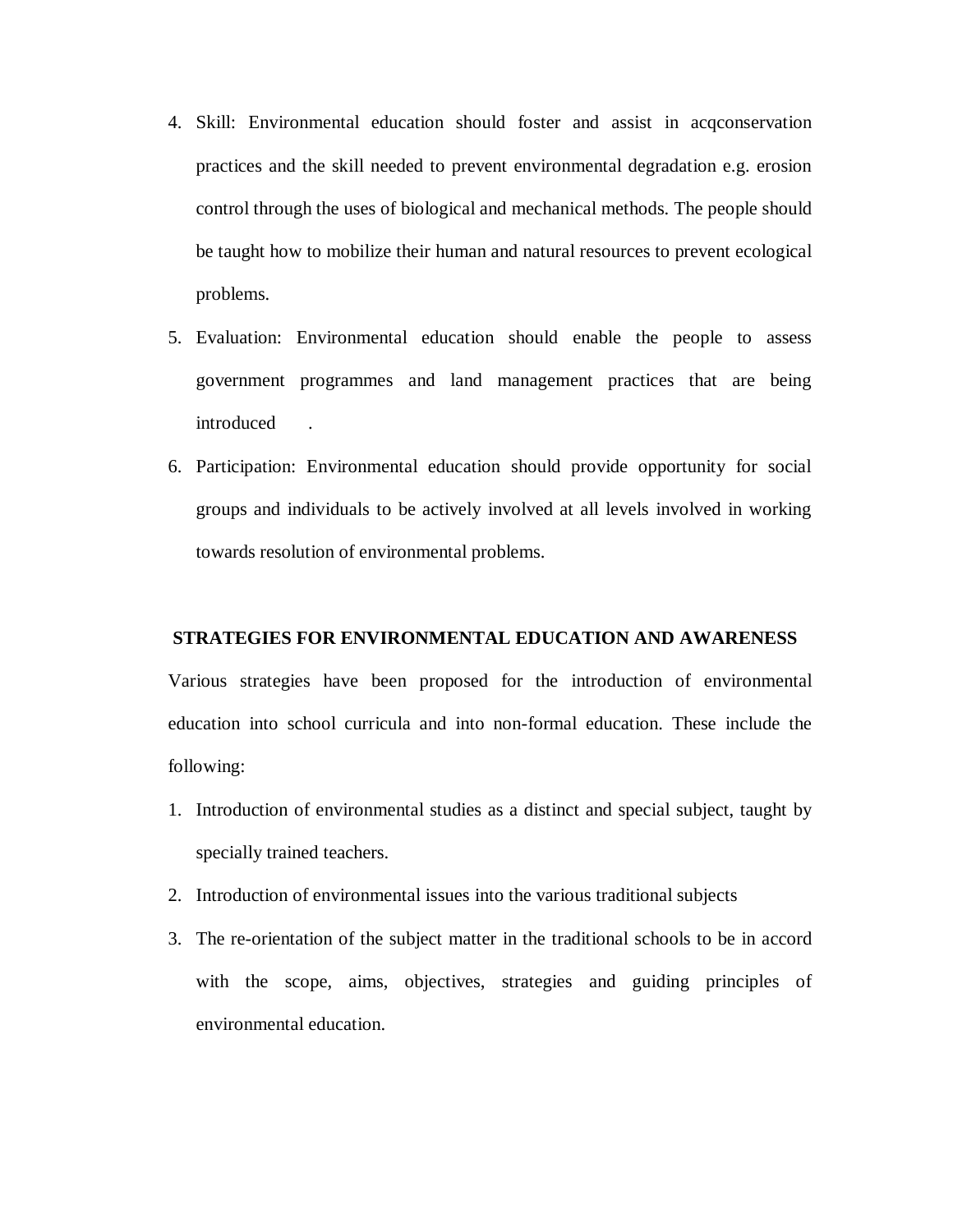- 4. The re-evaluation and re-structuring of the entire contents of various subjects to incorporate environmental education
- 5. Integration of the contents of the various subjects within the framework that relate to the major environmental problems.

#### **GUIDING PRINCIPLES OF ENVIRONMENTAL EDUCATION**

- 1. Consider the environment in its totality, natural and built technological and social structures (economic, political, technological, cultural, historical, moral and aesthetic)
- 2. Environmental education to be a continuous life saving process, (beginning at the pre-school level continuing through all formal and non-formal stages).
- 3. Environmental education to be interdisciplinary in its approach.
- 4. Examine major environmental issues from local, national and international point of view.
- 5. Environmental education to focus on current and potential environmental situations.
- 6. Promote the values and necessity of local, national and international cooperation in the prevention and solution to environmental problems.
- 7. Explicitly consider environmental aspects of plan for development and growth.
- 8. Enhance the position of learners in making decision concerning their environment and accept responsibility.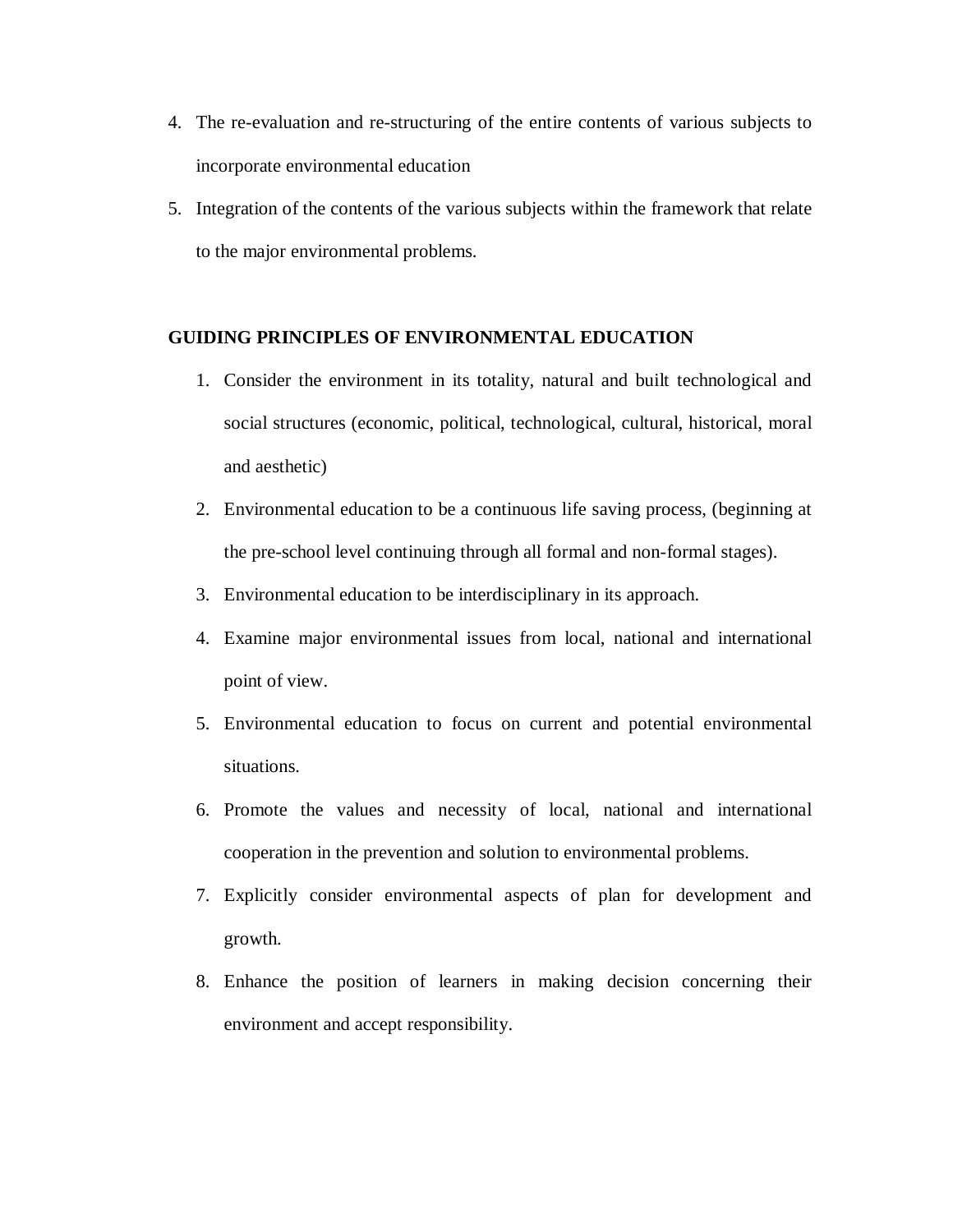- 9. Enable learners to discover symptoms and real and potential causes of environmental problems.
- 10. Enhance the learners ability to develop critical thinking and problem solving skills.
- 11. Utilize different learning environment and approaches to learning/teaching about and form of the environment with emphasis on first hand information

#### **OBJECTIVES OF ENVIRONMENTAL EDUCATION AT SCHOOL**

#### **Objectives of environmental education at Primary Level**

- (a) To know and understand true aspects of the environment in general.
- (b) To know and understand the interaction between mammals, between human and their environment and interaction between the various elements and components of the environment.
- (c) Build understanding, awareness and sensitivity towards causes and efforts of the class that continuously take place in society the world around us.
- (d) To build and develop skills in thinking, reasoning, enquiring, evaluating and making decisions concerning human and the world around them.
- (e) Inculcate two attitude in using the knowledge and skills towards solving problem and issues relating to individuals, society and the environment.
- (f) To build the values and attitudes towards the need and necessity to live together in harmony in the context of the heterogeneous society.

#### Focus

1. Human, animal and plants undergo a number of life-processes.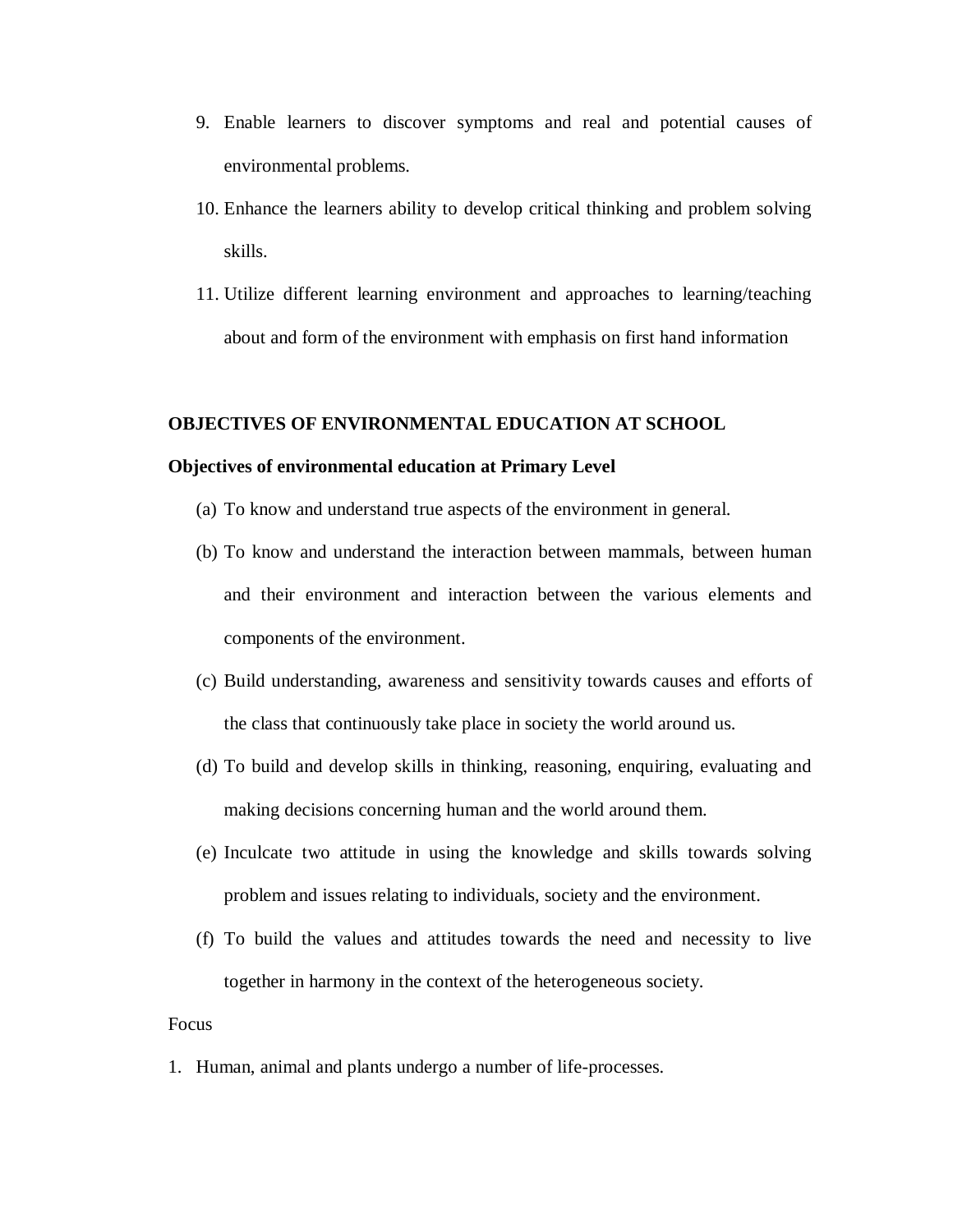- 2. Human, animals and plants are continuously adapting themselves to the environment.
- 3. Human alter and modify the environment with great caution and came in order to fulfill numerous living needs.
- 4. Identification between human and nature and between environmental elements giving rise to various phenomena which affect them.
- 5. Society would take active steps to conserve the environment and the balance of nature through careful plans and processing.

## **Objectives of Environmental Education at Secondary Level**

Environmental education to be taught as integrated science in which environmental education concepts are included.

### **Objectives**

- 1. To emphasize the relevance of science to daily life.
- 2. To develop a scientific attitude in student.
- 3. To create an environmental conducive to greater reliance on the use of principles and practices of science.
- 4. To acquaint the student's with various natural phenomena.
- 5. To develop an outlook which emphasizes the method employed in different disciplines of science.

### **Aspects of Environmental Education Emphasized At SSS**

- (a) Population growth, arises and problems of unplanned population.
- (b) Law Land use, land reclination and land and soil conservation.
- (c) Resources resource uses, conservation, recycling.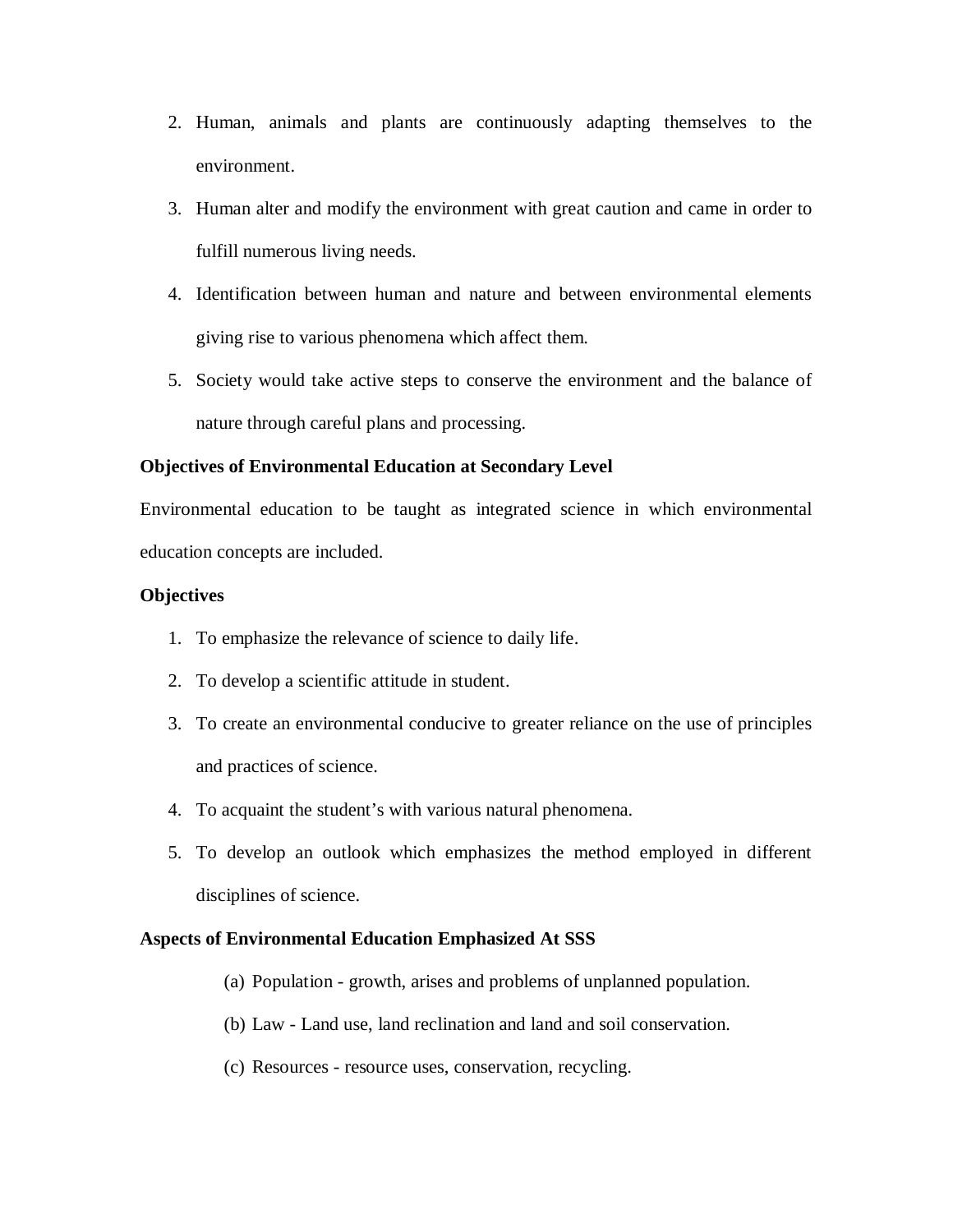- (d) Food and Nutrition Food production, food adulteration and preservation, balance diet etc.
- (e) Conservation Causes of wildlife, plant, soil, water and conservation of other non-renewable natural beauty
- (f) Pollution Pollution of water, air and soil, noise pollution, pollution by insecticide and other chemicals and waste disposal
- (g) Health and Hygiene Individual, family county and social health and hygiene, health hazards etc
- (h) Humans and Nature Other compounds of atmosphere, environmental quality and future on earth.

## **Constraints To Implementing Environmental Education**

- 1. Rigid Specialization.
- 2. Cornplexity of inter-disciplinary value of Environmental education.
- 3. High pupil teacher ratio for organising pupil participation programs.
- 4. Paucity of qualified trained environmental educator.
- 5. Lack of proper resources in terms of equipment, supplementary materials and reference materials.
- 6. Tendency to resist changes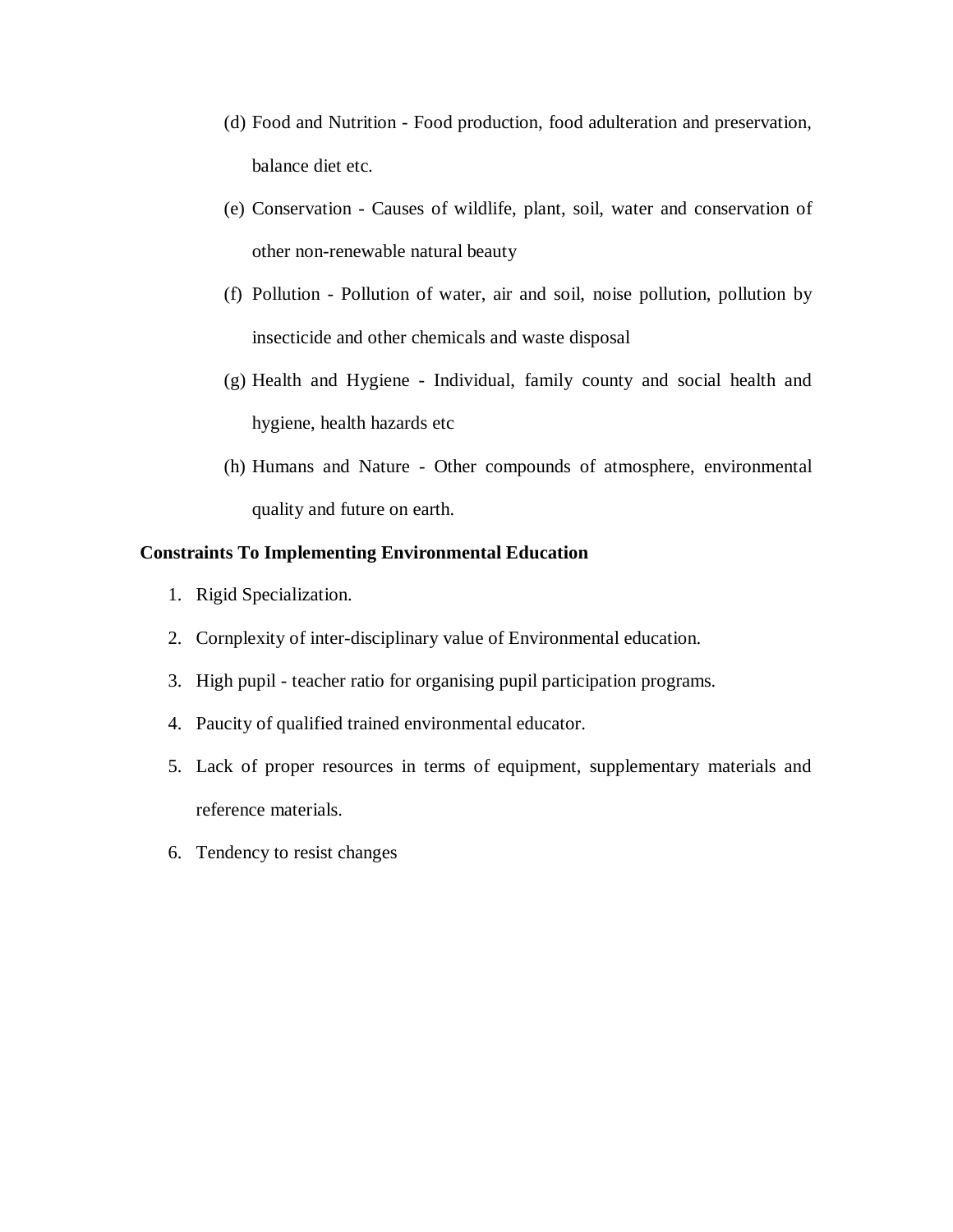### **EFFECTS OF MAN ON THE ENVIRONMENT**

### **COMPONENTS OF THE ENVIRONMENT**

Definition: Environment is the total combination of natural objects (living and non living), objects made by human beings, the interrelationship between these conditions and various circumstances which surround people on earth..

The components of the environment are:

- 1. Living natural physical things:
	- Plants (different types of vegetation)
	- Human beings and other types of animals
	- Small living things like fungi (e g mushroom), bacteria and viruses
- 2. Non-Living physical things
	- Land surface and different kinds of rocks
	- Water in the forms of lakes, lagoon, river, sea, ocean etc
	- Atmospheric gas
	- 1. Features made by human beings human settlement and infrastructures, road, bridges etc.
	- 2. Cultural relationship and institutions political, economical, social/law, religion e.t.c

#### **TYPES OF ENVIRONMENTAL DISRUPTIONS**

1. Over-population: This is the presence in a given area of more people that can be supported adequately by the available resources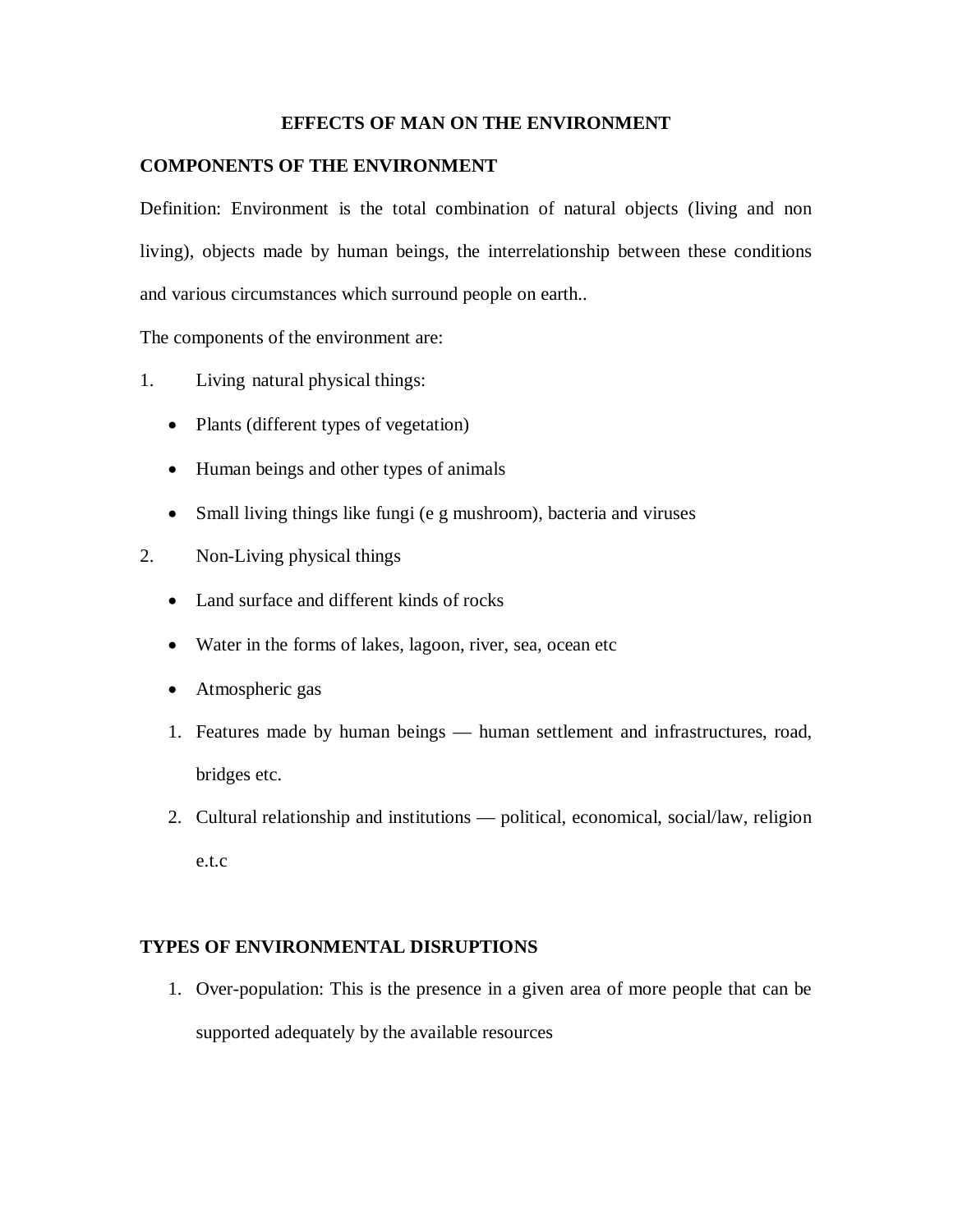- 2. Pollution: This is the introduction of substances or impurities that reduce the quality of the environment — air pollution by smokes, industries etc
- 3. Depletion of resources: a material is depleted as it becomes less available for its intended uses. This may be caused by:
	- a. destruction
	- b. Dilution or displacement
	- c. Pollution
- 4. Change in global condition leading to climate change and extinction of species.
- 5. War: this combines all the environmental problems. Disruption of the environment by war may be caused during the preparation for the war and during actual hostility

### **LAND (LITHOSPHERE)**

#### **Nature of land**

The following can be said about the nature of land:

- (i). Its supply is virtually fixed or limited and therefore does not easily expand with demand
- (ii). As population increases the area of land for each person's use decreases.
- (iii). The area of land which is occupied by hot deserts, coastal swamps and permanent snow, cannot generally be used for productive activity.
- (iv). Land requires skilful management to maintain desired productivity.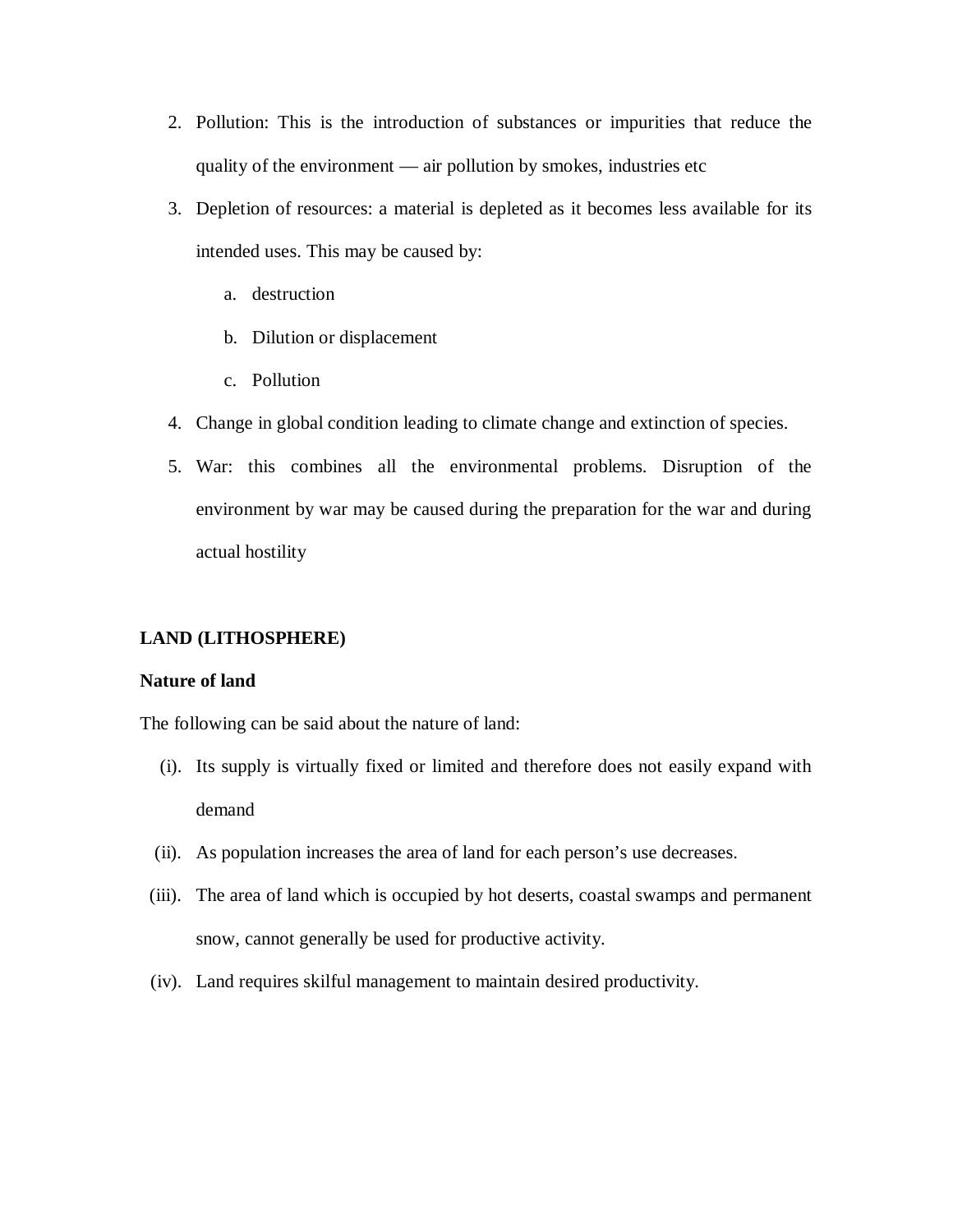## **Uses, functions and potential**

- (i). Agricultural Use
- (ii). Forestry
- (iii). Residential Land Use
- (iv). Commercial Land Use
- (v). Industrial Land Use
- (vi). Religious Land Use
- (vii). Educational Land Use
- (viii). Administrative Land Use

# **Problems, consequences and solutions**

Problems created or made worse by human beings and their solutions include the following:

| <b>PROBLEMS</b>               | <b>CONSEQUENCES</b>          | <b>SUGGESTED SOLUTIONS</b>     |
|-------------------------------|------------------------------|--------------------------------|
| Improper land management:     | All these lead to soil wash, | Raise awareness about the      |
| use of tractor, bush burning, | destruction or loss of soil  | dangers of the problems.       |
| deforestation,                | organic matter and loss of   | Enforce laws against<br>bush   |
| monocropping,<br>over-        | biological diversity.        | burning and<br>illegal         |
| cropping, over-grazing,       |                              | exploitation. Convince farmers |
| planting along slopes.        |                              | to plant more than one crop on |
|                               |                              | the farm (multiple cropping).  |
|                               |                              | Encourage crop rotation and    |
|                               |                              | fallowing. Encourage farmers   |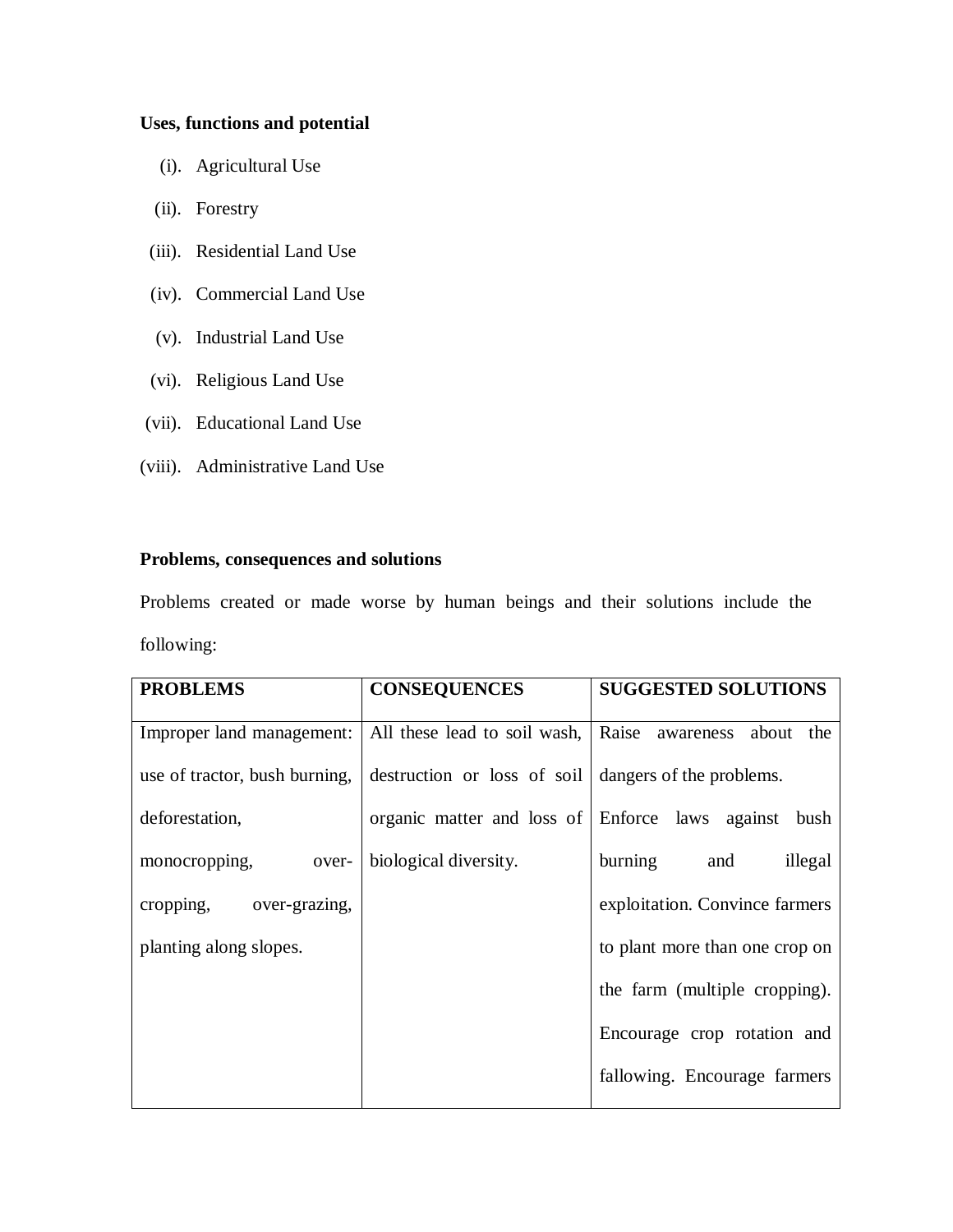|                               |                          | plant<br>slopes<br>across<br>to<br>to |
|-------------------------------|--------------------------|---------------------------------------|
|                               |                          | prevent soil wash. Encourage          |
|                               |                          | the practice of alley fanning         |
|                               |                          | and agroforestry.                     |
| Declining productivity        | This lead to serious and | Farmers should replenish              |
| Soil<br>mining<br>and<br>over | threat food security     | soil nutrients by adopting            |
| exploitation                  |                          | organic farming (applying             |
|                               |                          | manure mulching) Chemical             |
|                               |                          | fertilizer should be applied          |
|                               |                          | where advisable<br>and                |
|                               |                          | appropriate. Crop rotation,           |
|                               |                          | green manure,<br>cover                |
|                               |                          | cropping and fallow should be         |
|                               |                          | practiced.                            |
| Improper waste disposal by    | This lead to poor        | Laws on waste disposal should         |
| house holds, industries and   | environmental sanitation | made<br>effectively<br>and<br>be      |
| markets.                      |                          | implemented. Refuse sorting           |
|                               |                          | should begin in the home.             |
|                               |                          | Alternatives to site disposal         |
|                               |                          | (such as landfills composting)        |
|                               |                          | should be adopted. Industries         |
|                               |                          | should<br>treat<br>and<br>wastes      |
|                               |                          | dispose of them properly.             |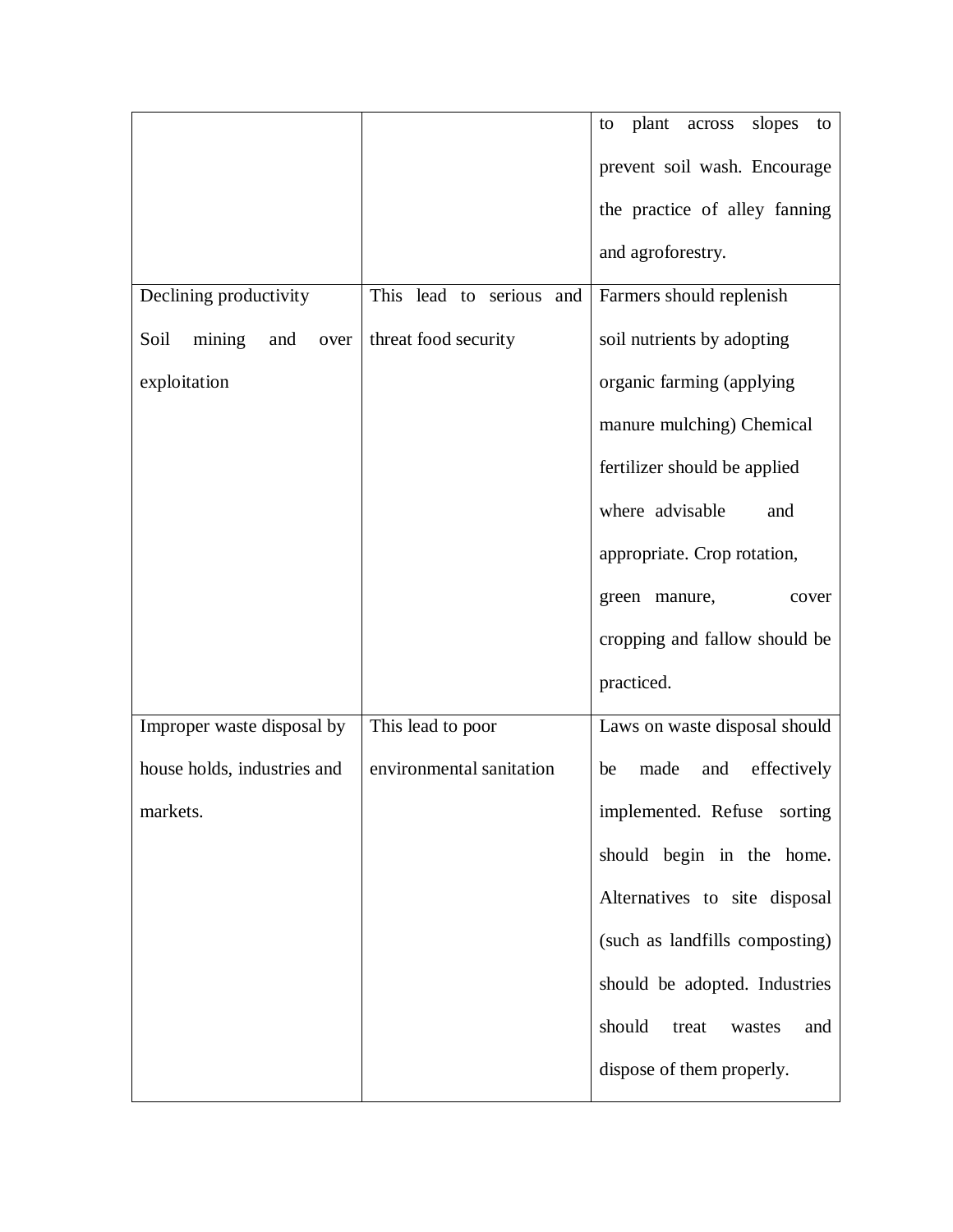| Soil erosion by rainfall,   | This<br>leads<br>land<br>to | Plant<br>bamboos<br>other<br>and   |
|-----------------------------|-----------------------------|------------------------------------|
| runoff in humid regions and | degradation                 | grasses as well as appropriate     |
| wind in dry regions and the |                             | trees in erosion---prone areas.    |
| seas in coastal regions     |                             | Plant trees to act as windbreak    |
|                             |                             | and shelterbelts. Make ridges      |
|                             |                             | and contour across the slope.      |
|                             |                             | Construct<br>other<br>physical     |
|                             |                             | barriers such as embankments,      |
|                             |                             | etc.                               |
| Desertification.            | This leads to invasion of   | shelterbelts;<br>Plant trees<br>as |
|                             | marginal lands, declining   | Adopt good land                    |
|                             | productivity and threat to  | management practices,              |
|                             | food security.              | Encourage the culture of           |
|                             |                             | environmental impact               |
|                             |                             | for<br>anti<br>assessment          |
|                             |                             | desertification projects (e.g.     |
|                             |                             | irrigation and construction)       |
| Mining<br>(including<br>oil | This leads to land damage.  | Enforce land reclamation           |
| exploitation).              |                             | laws and regulations, Close        |
|                             |                             | mining pits after minerals         |
|                             |                             | have been taken out;               |
|                             |                             | Exercise care in oil               |
|                             |                             | prospecting and mining             |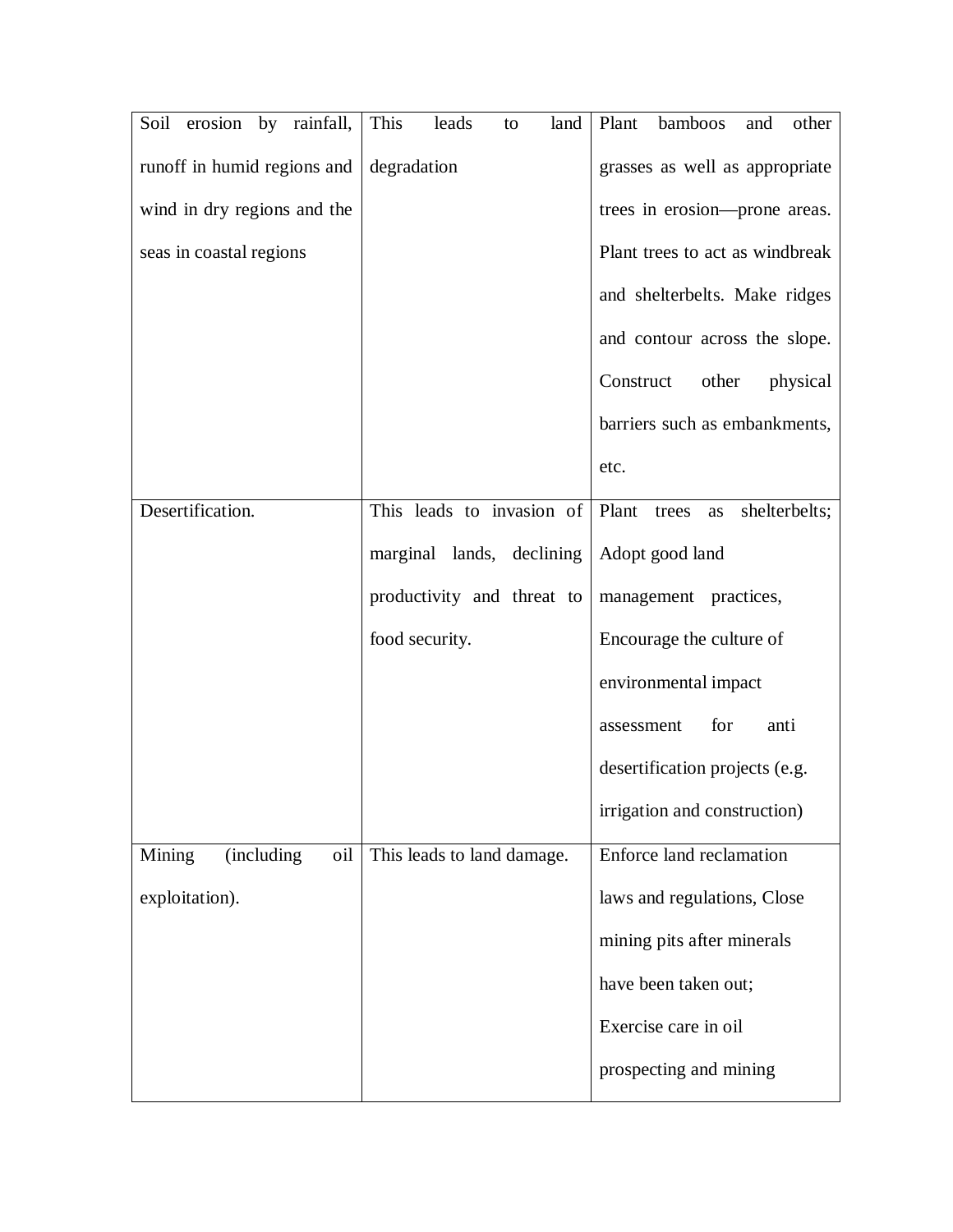|                |                           | areas to avoid spillage, Stop                                 |
|----------------|---------------------------|---------------------------------------------------------------|
|                |                           | gas flaring                                                   |
| Deforestation. |                           | This gives rise to loss of Plant trees and other forms f      |
|                |                           | biological diversity, as well   vegetation. Encourage the use |
|                | as loss of the forests as | of<br>kerosene,<br>and<br>gas,                                |
|                | carbon sinks.             | electricity in cooking; Control                               |
|                |                           | indiscriminate<br>clearing<br>of                              |
|                |                           | land, including hush burning,                                 |
|                |                           | Control animal grazing.                                       |

## **PROBLEMS CREATED BY NATURAL FORCES**

Water and wind erosion

Salt spray from the ocean which contaminates coastal lands, corrodes metallic objects

and causes paints to flake

Seasonal flooding of farms and urban land

Deposition of eroded material downslope, sometimes on fertile land

Bush burning caused by thunderstorm.

### **WATER (HYDROSPHERE)**

### **Nature of water**

- (1) Unlike land, water is one of our most abundant resources.
- (2) Water covers more than two-thirds of the earth's surface.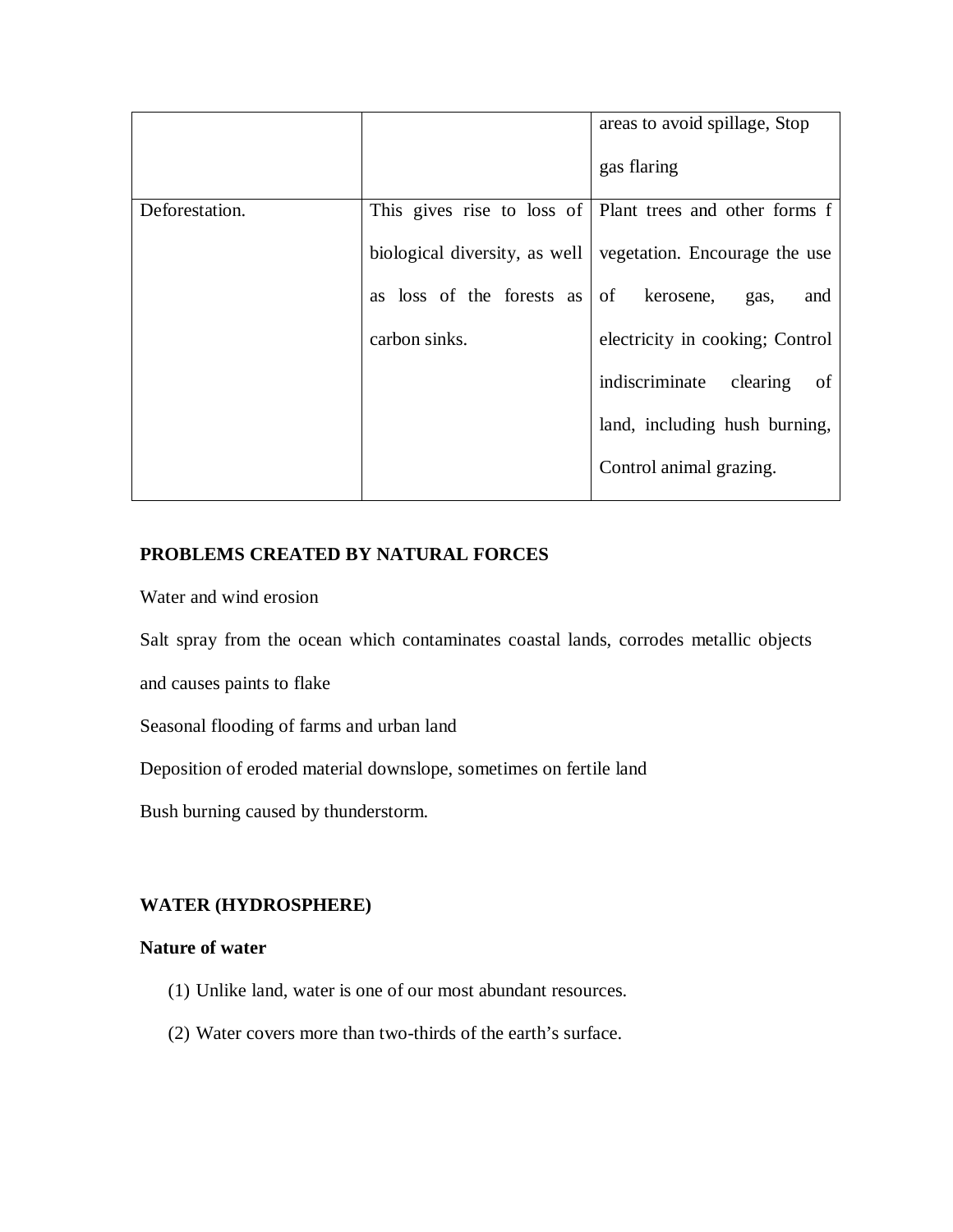In the water cycle (hydrological) water rises as vapour from the sea into the air and then falls as rain on the land, and returns as run off into the seas.

- (3) Water is a limited resource and the tiny fraction suitable for drinking or irrigating crops is unevenly distributed among the regions of the world.
- (4) Water is not an endlessly renewable resource. The amount of water entering and leaving an area each season depends on the geographic location and climate.
- (5) Our immediate sources of water are roof-catch during the rains, wells, boreholes, reservoirs behind dams, rivers and lakes.

#### **Uses, functions and potential**

Water is important to all living things since without water most of them can hardly survive. We can identify five major uses of water:

- (i). Domestic Use
- (ii). Agricultural Use
- (iii). Industrial Use
- (iv). Generation of Electricity
- (v). Recreational/Transportation Use
- (vi). Fishery
- (vii). Military and other uses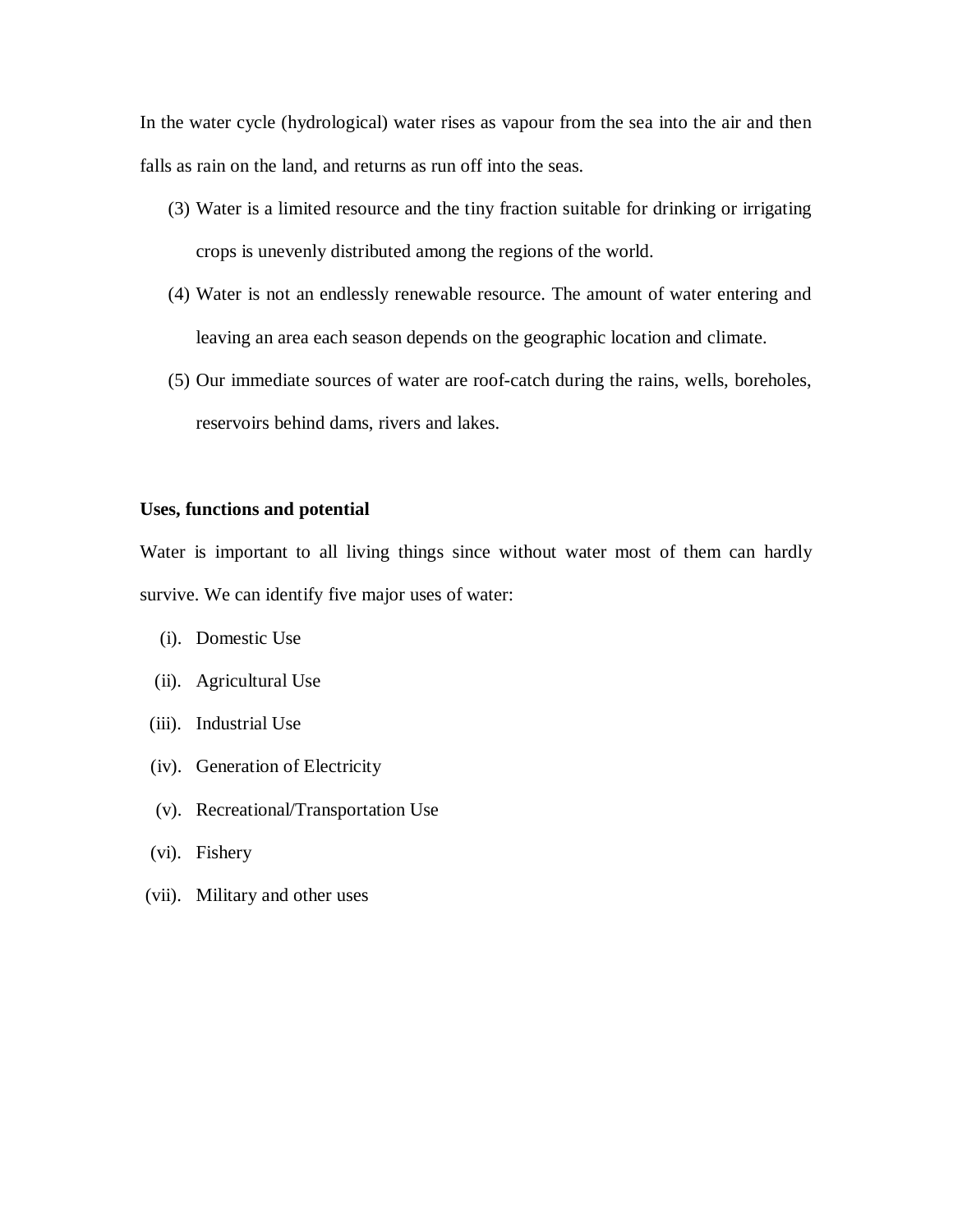# **Problems, consequences and solutions**

| <b>PROBLEMS</b>                   | <b>CONSEQUENCES</b>          | <b>SUGGESTED SOLUTIONS</b>       |
|-----------------------------------|------------------------------|----------------------------------|
| Irregular and insufficient        | This gives rise to crop      | Strengthen people's awareness    |
| water supply                      | failure in the farm, and low | of the need to conserve water,   |
|                                   | standards of sanitation in   | Watch out for and report cases   |
|                                   | the home                     | of water wastage (e.g. broken    |
|                                   |                              | pipes); Develop dependable       |
|                                   |                              | storage system; Use water        |
|                                   |                              | wisely in and outside the        |
|                                   |                              | Protect<br>forest<br>home;<br>on |
|                                   |                              | watersheds, especially<br>in     |
|                                   |                              | headstream areas.                |
|                                   |                              | On the farm, use<br>water        |
|                                   |                              | conservation<br>measures<br>e.g. |
|                                   |                              | mulching, tree planting and      |
|                                   |                              | appropriate irrigation, Take     |
|                                   |                              | care not to damage water         |
|                                   |                              | supply systems (headwaters,      |
|                                   |                              | $etc.$ )                         |
| Torrential<br>rainfall<br>(heavy) | Flooding and serious soil    | Capture and store as much of     |
| rainfall)                         | erosion.                     | the water as possible e.g.       |
|                                   |                              | through check-dams, catch-       |
|                                   |                              | pits, tanks and wells, Adopt     |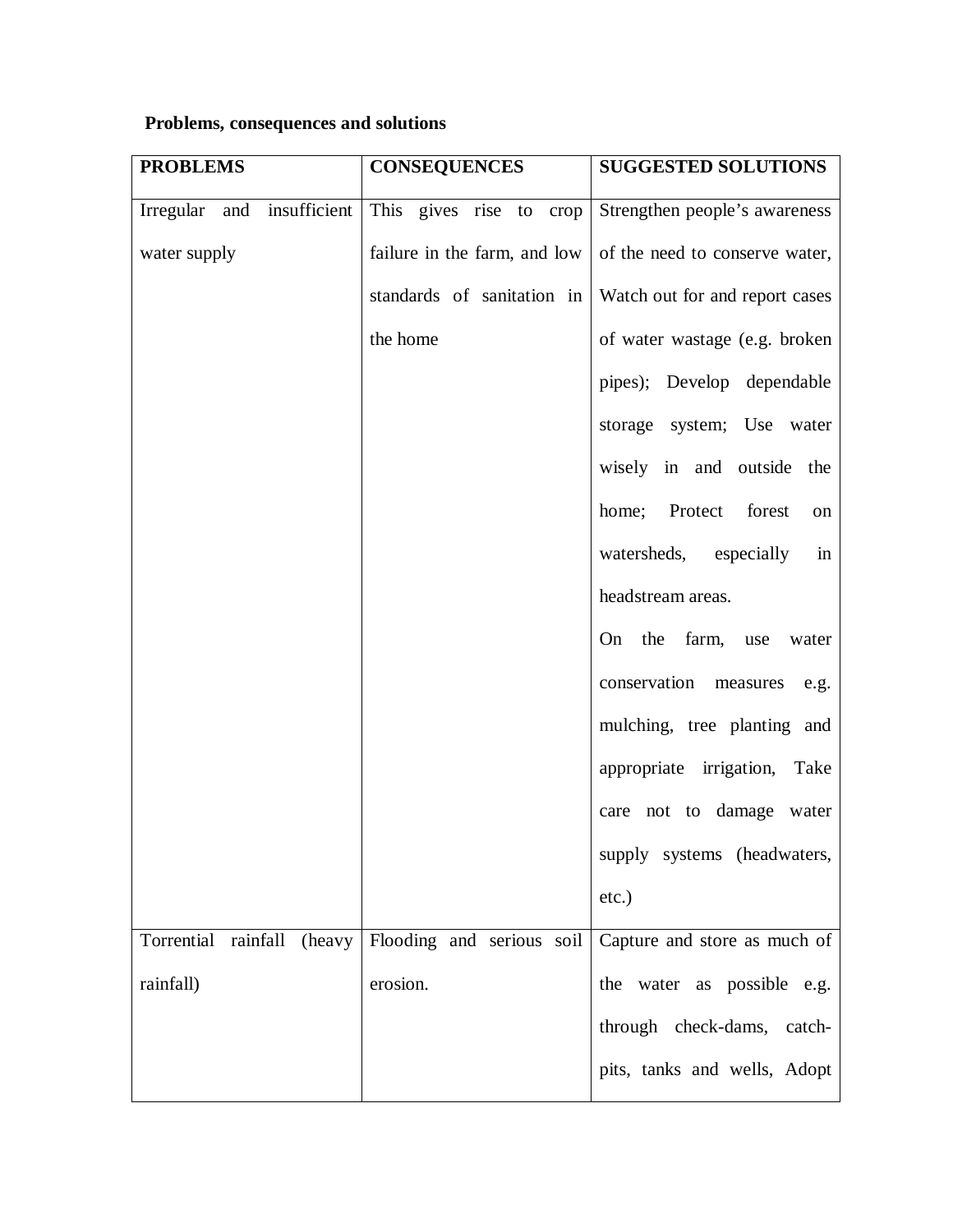|                             |                           | erosion control measures.          |
|-----------------------------|---------------------------|------------------------------------|
| pollution<br>Water<br>by    | Water-related diseases    | Educate industrialist, farmers     |
| chemicals, solid waste      | such as typhoid, cholera, | others<br>and<br>avoid<br>to       |
|                             | dysentery, skin problems, | contaminating water bodies,        |
|                             | etc                       | before<br>public<br>water<br>treat |
|                             |                           | distribution, in the home, boil    |
|                             |                           | filter<br>before<br>and<br>water   |
|                             |                           | drinking.                          |
| Conflicts over water rights | social disharmony unrest  | Mutual understanding should        |
|                             | and unrest                | encouraged;<br>Water<br>be         |
|                             |                           | sharing agreements should be       |
|                             |                           | drawn up.                          |
| pumping<br>of<br>Over       | Ground water depletion    | Do not sink bore holes and         |
| groundwater.                |                           | wells indiscriminately,            |
|                             |                           | Environmental<br>Undertake         |
|                             |                           | Assessment<br>(EIA)<br>Impact      |
|                             |                           | before boreholes are sunk.         |

# **ATMOSPHERE (AIR/AROUND US)**

# **The aims:**

- To examine the nature and composition of air around us
- To examine the causes and consequences of air pollution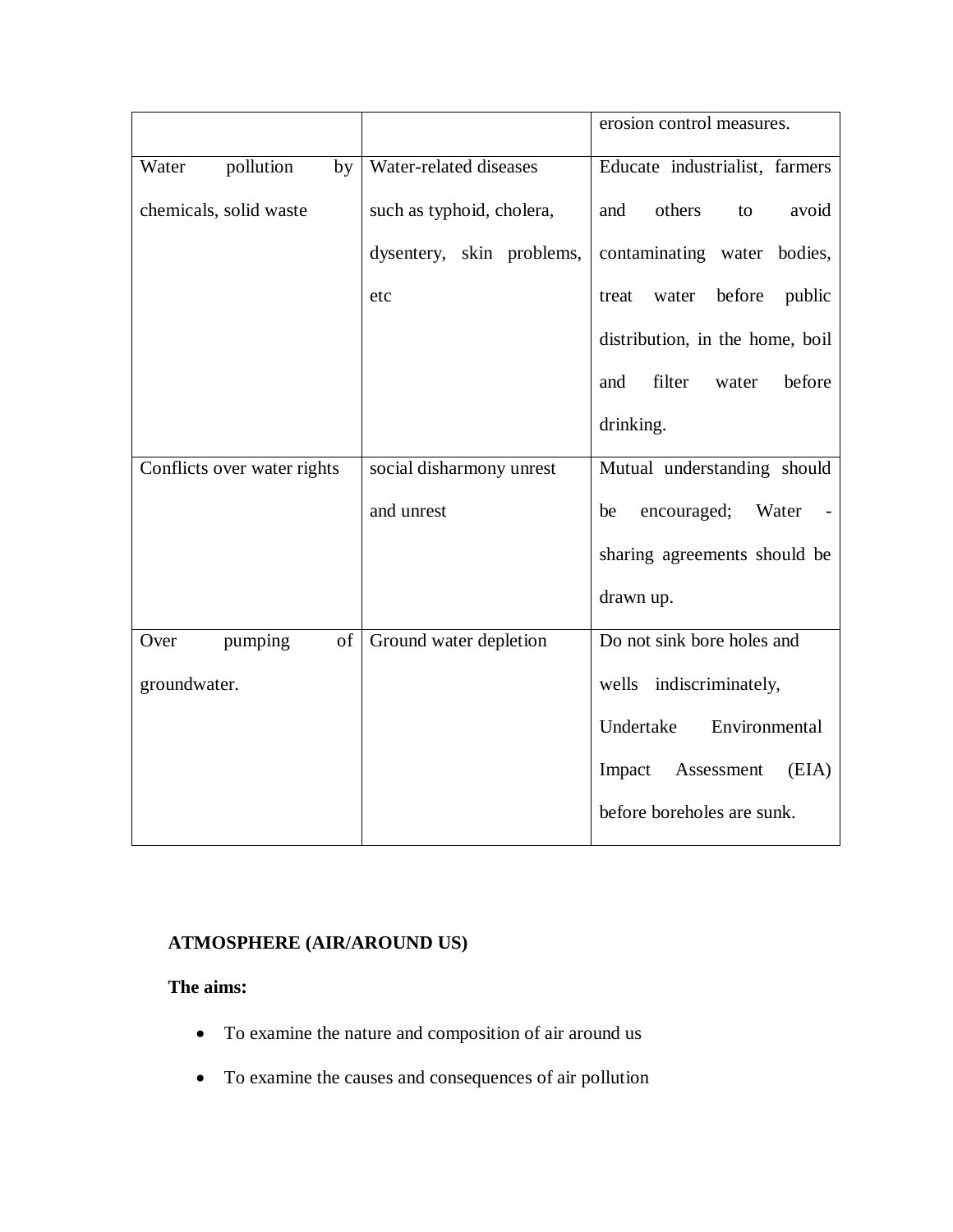To suggest means of reducing air pollution caused by man.

# **Nature and composition of the air**

- The earth is surrounded by gaseous blanket called the atmosphere
- The atmosphere consists of mixture of various gases, moisture and small particles.
- There are four atmospheric layers
- (a) The troposphere
	- lowest layer
	- extends to about 10km above sea level
	- most important layer to man
	- temperature falls with increasing height

## (b) The stratosphere

- lies above the troposphere up to 80km
- high concentration of ozone
- it is cloudless, very cloud with thin air
- (c) The Ionosphere
	- extends to about 400km above sea levels
	- it is composed of electrically conducting layer
	- temperature here gets to  $0^{\circ}C$
- (d) The Exosphere

# **Composition of the atmosphere**

Nitrogen - 78%

Oxygen - 21%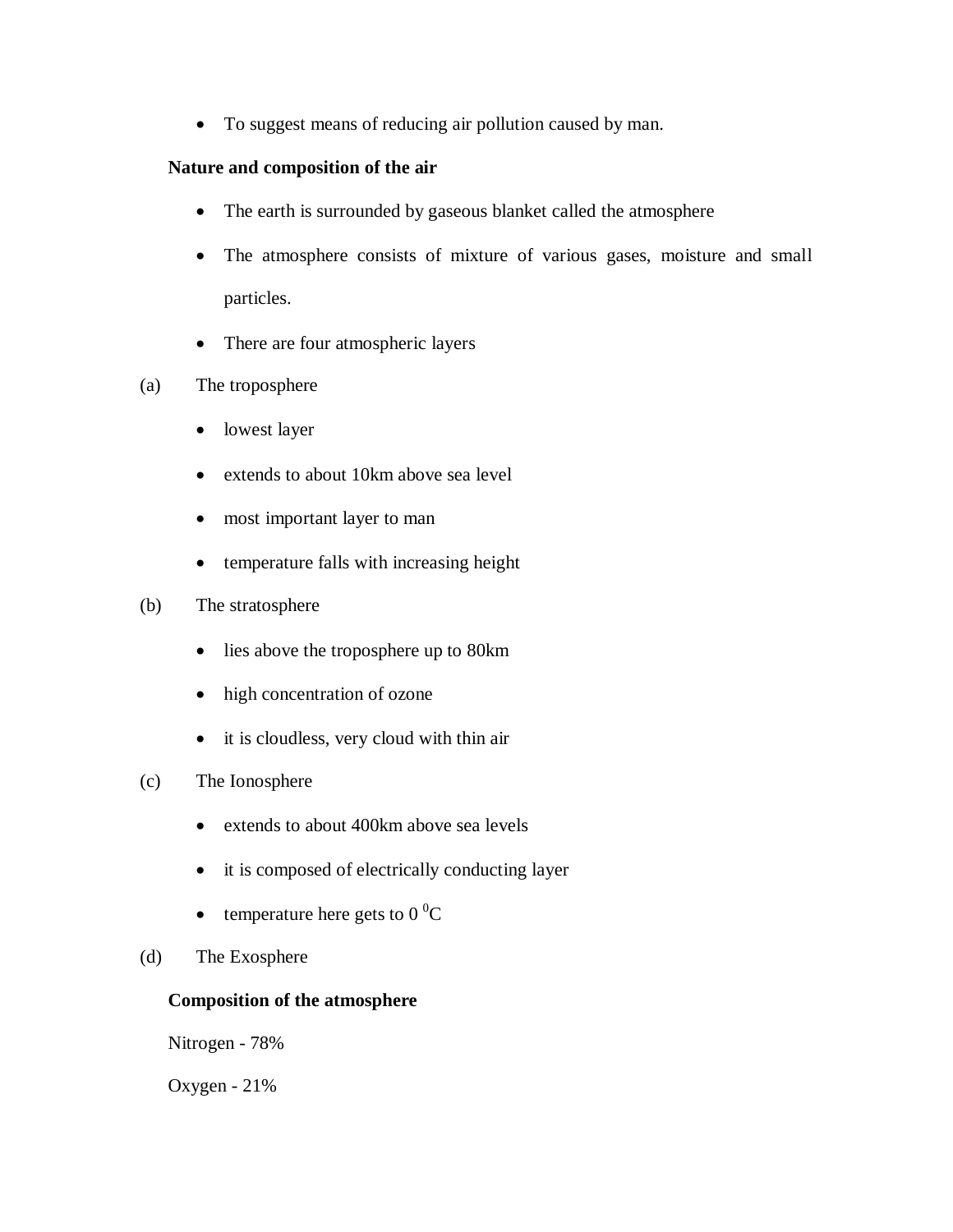Other gases  $-$  CO<sub>2</sub> 0.03%

Inert gases - 0.93%

### **Uses of atmosphere**

- It contains the air we breath
- It enhances water cycle
- It enhances production of food through photosynthesis
- The ozone layer is important for protecting life on earth.

# **Air pollution**

To pollute is to destroy the purity or sanctity of something, to make foul or filthy, contaminate or defile.

### **Causes of air pollution**

Any process that releases gases, dust or mist to the air is a source of air pollution.

### (a) Energy Consumption

- Use of petroleum for car fuel and other means that burn it.
- Use of wood or charcoal.
- Bush burning
- Metal smelting and blasting
- Mining and quarrying
- By-products from industries
- Spraying of insecticides
- Personal air pollution by smoking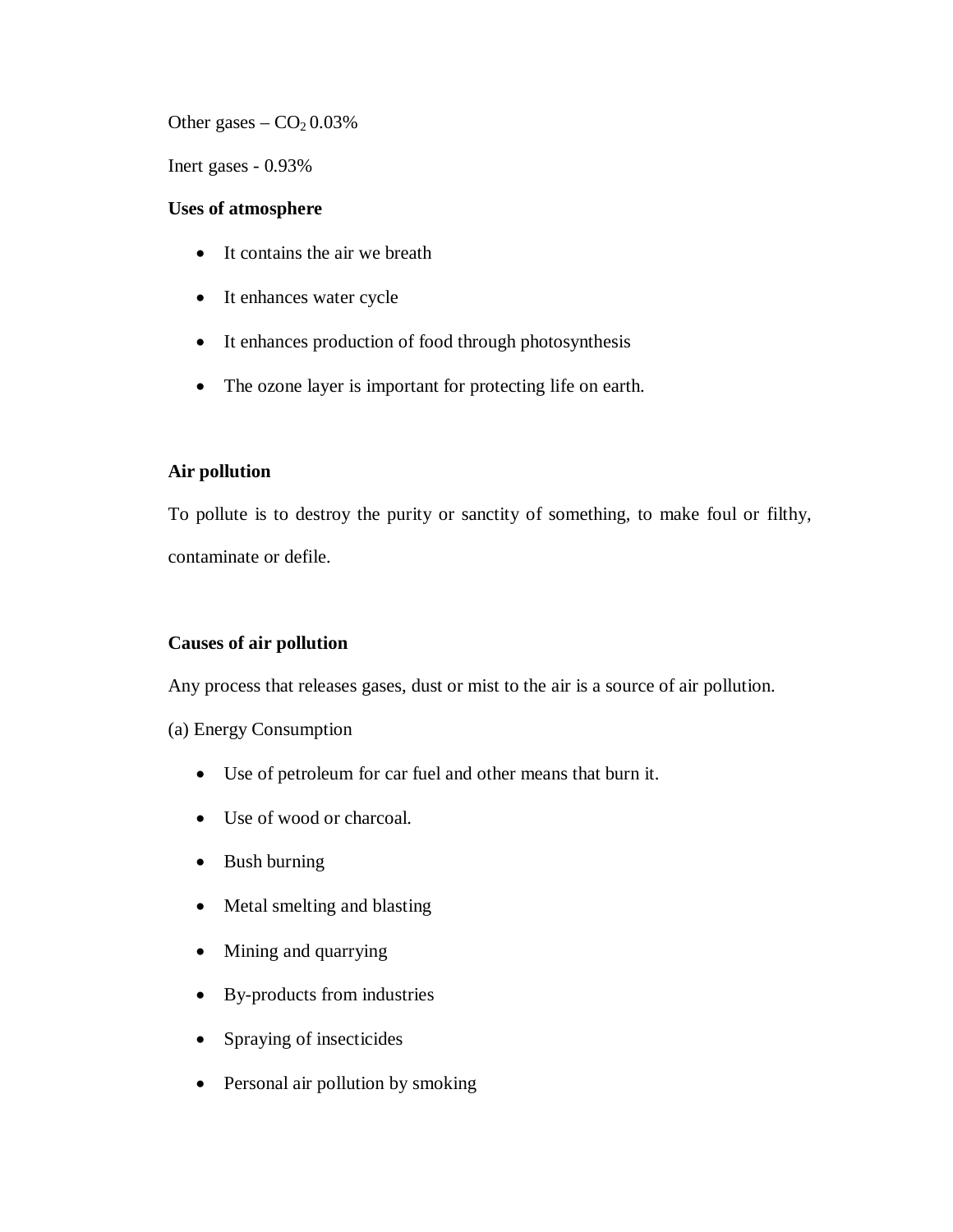# **Effects of air pollution**

# **1. Human health**

 Dizziness, headache, eye irritation nasal irritation, sore throat, cardiac problems and cancer.

# **2. Acid rain.**

- 3. Injuries to plants and other materials.
	- $\bullet$  SO<sub>2</sub> destroying plants
	- Flourides causing collapse of plant tissue
	- Smog bleaches plant leaves
	- Reduction in fruiting due to high concentration of  $NO<sub>2</sub>$
	- Acid rain causing plant death

# **4. Global warming**

- Change in distribution of plants and animals
- Loss of biodiversity
- Melting of coastal glacier resulting in rising sea level

# **5. Depletion of ozone layer**

 Direct exposure to UV rays causing skin diseases and death of plants and animals.

# **SUGGESTED SOLUTIONS**

- 1. Education of the populace
- 2. Automobile put in proper working condition to reduce incomplete combustion and use of leaded petrol.
- 3. Prevention or reduction of gas flaring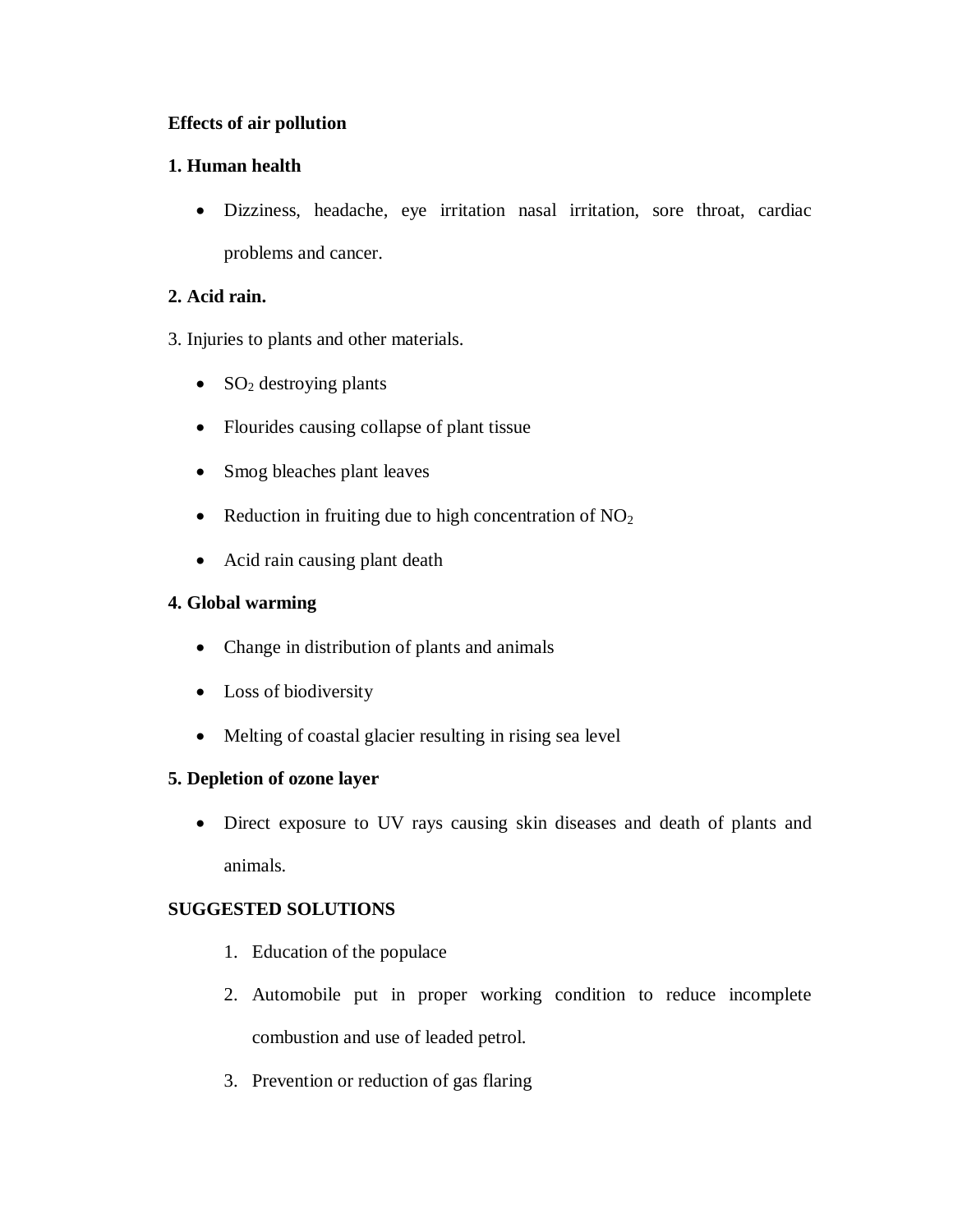- 4. Planting of trees so as to form carbon sink
- 5. Reduction of deforestation to reduce emission
- 6. Prevention of bush burning
- 7. Use of efficient stove arid encouragement of the use of alternatives to fuel wood
- 8. Use of environment friendly materials and reduction of CFCs

### **PLANTS, ANIMALS, MICRO-ORGANIS AND THE BIOSPHERES**

The aims: To outline the relationship between various components of the biosphere.

To outline the importance variation between and within the various components.

Causes and effects of abuses to the biosphere.

Suggested solutions to reduce the abuses.

#### **NATURE OF THE BIOSPHERE**

The biosphere is the parts of the earth – land, sea, and air that support plant, animal and micro-organisms and their interaction with non-living environment.

Biological diversity is the variation of plants, animals and micro-organisms in form, structure, behaviour and distribution.

The variation may be caused by:

- genetic or
- environmental factors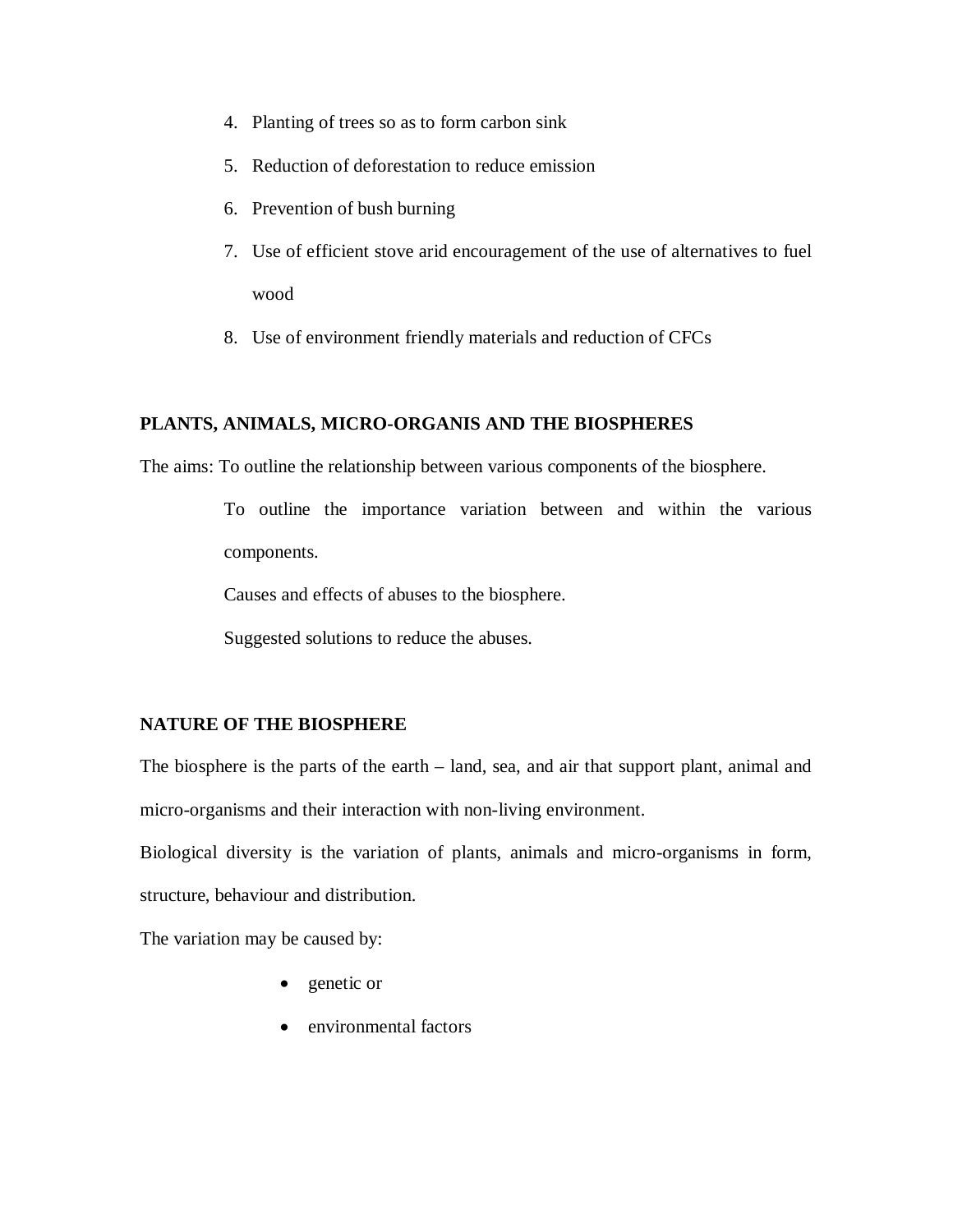There are three levels of variation

1. Genetic diversity variation between individuals within the same species due to difference in chromosomes e.g.

*Acalypha species*

*Croton species*

*Musa species*

*Citrus species*

2. Species diversity: Variation in kind (of species of plants and animals e.g.)

Goat

Dog

**Croton** 

Acalypha etc.

3. Ecosystem diversity:

- Variation in environmental condition between places. This is due to climatic factors e.g Terrestrial. (land), ocean, freshwater and estuary ecosystems.
- Each ecosystem is different in structure and composition and there are variations within each ecosystem

### **FOOD CHAIN**

Within each ecosystem there are principally three levels of food organization:

- (a) The autotrophs-green plants, called primary producers
- (b) The Heterotrophs, the consumers, subdivided into:
	- herbivores feeding on plants e.g. goat
	- carnivores -feeding on animals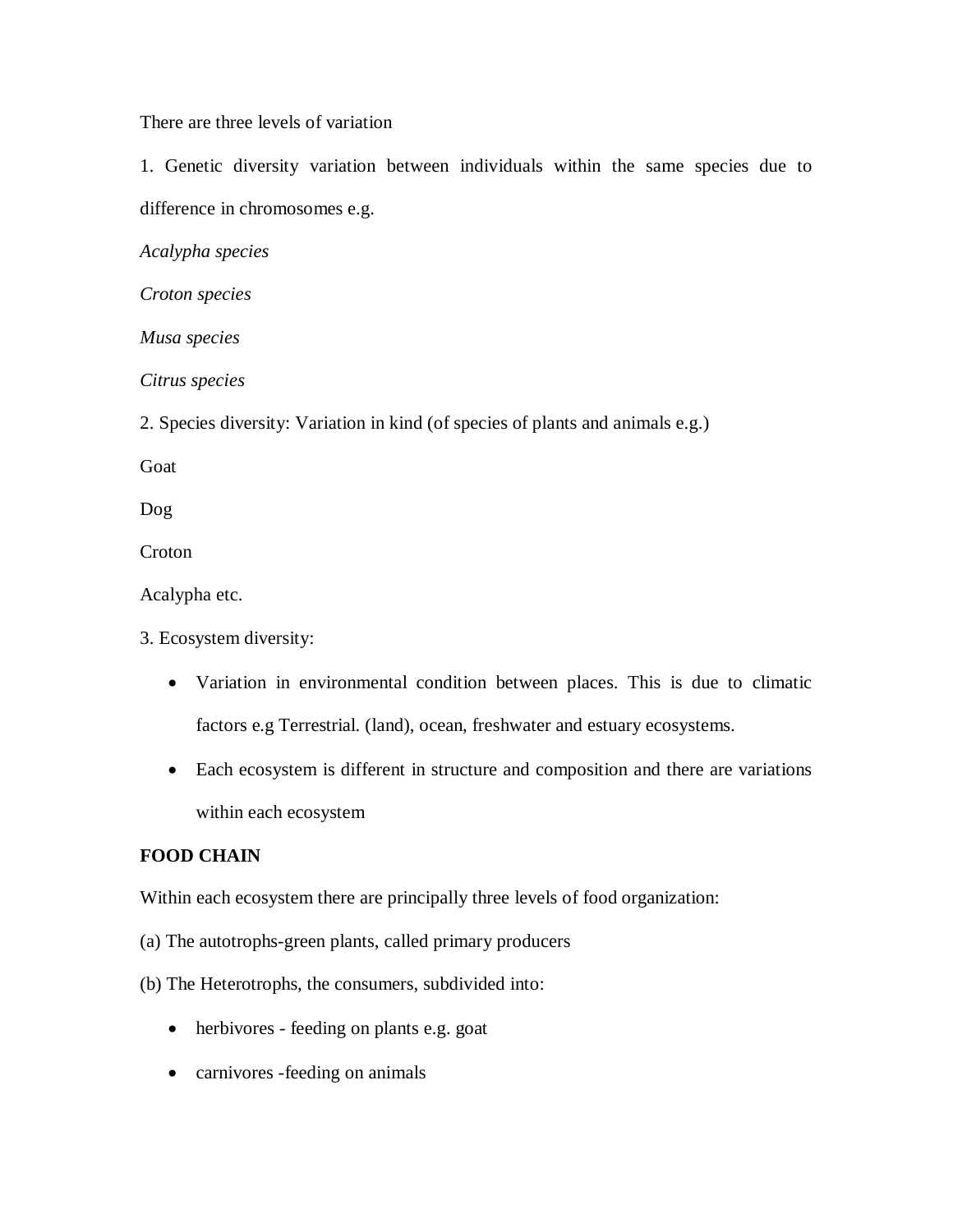Omnivores - feeding on both plants and animals or on anything e.g. Man.

C. The decomposers: The micro-organisms that break down dead members in the ecosystem and decompose them to form nutrients for recirculation to the ecosystem.

### **Uses of the biosphere**

- Plants are important as primary producers for the synthesis of food.
- Micro-organisms are important for nutrient re-cycling.
- Interaction of the various components enhances ecosystem stability.
- Biodiversity enables variations in plants and animals and between different geographic locations, variation is important for the following reasons:
- Choice of species for different purposes e g medicine, food and other uses.
- Breeding for improved yield and disease resistance.
- Enhancing biotechnology.

# **Problems caused by man to the biosphere and consequences**

A major problem is the destruction of the biosphere for man's many uses development, feeding, shelter, etc.

The consequences include:

- Soil and land degradation leading to erosion and loss of soil fertility.
- Deforestation causes depletion, of the resources, reduction of trees to act as carbon sink and increasing carbon dioxide emission, thus global warming.
- Bush burning leads to destruction of properties and emission of various gases.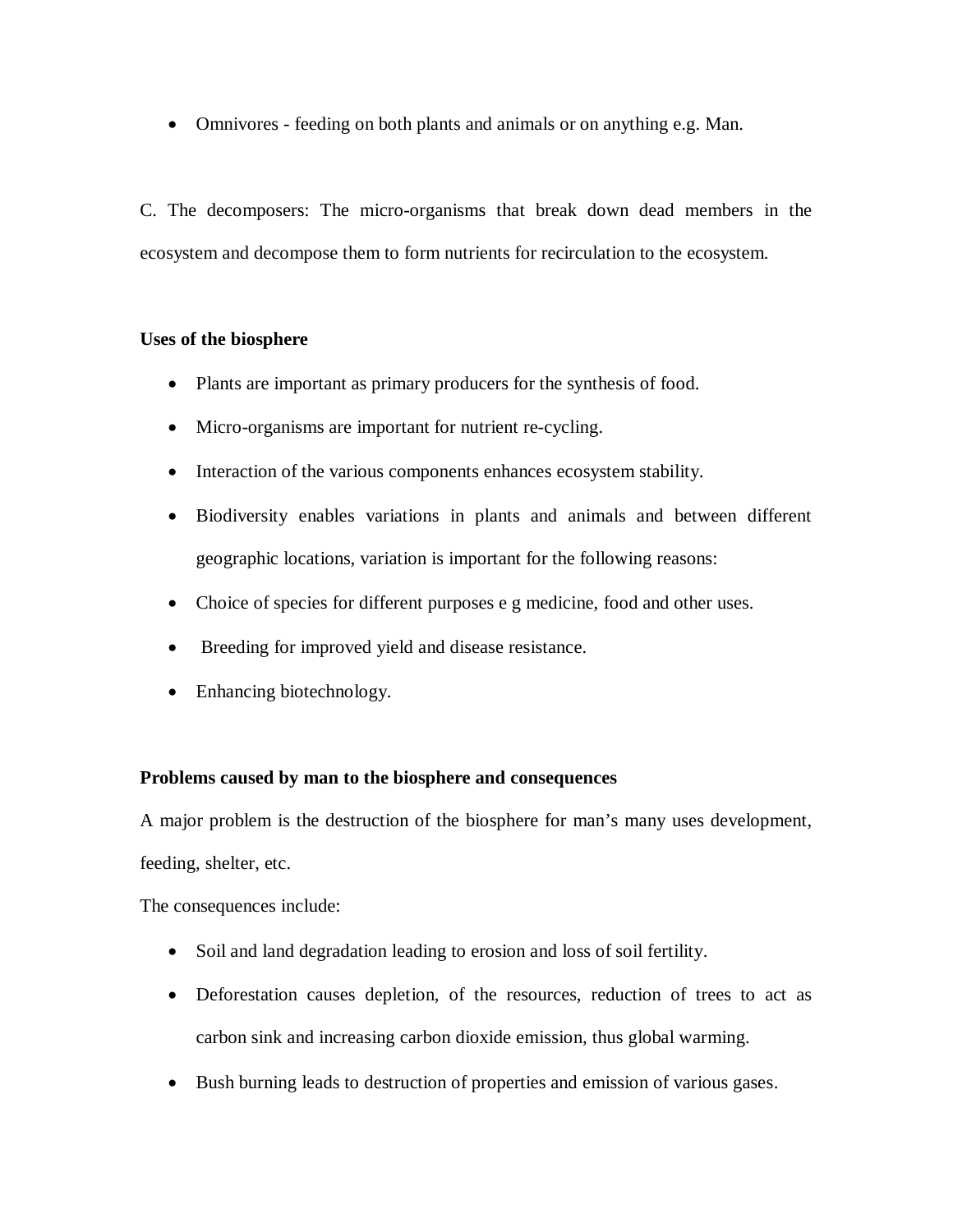#### **Suggested solutions**

- 1. Education of the populace.
- 2. Creation of biosphere reserves and sanctuaries, forest reserves and wildlife reserves and national parks.
- 3. Planting of woodlots
- 4. prevention of bush burring
- 5. Enforcement of related laws

#### **TEACHING AND LEARNING**

Education is the transmission of values of accumulated knowledge. Education can be described as enculturization (i.e. introducing culture of certain type) to a group of people. In this case you teach them and mould their behaviour.

Education has also been described as acquisition of knowledge and skill either by training, instruction or experience. Education can also be classified into formal and informal education. Formal education takes place in an institution as determined by the authority. It also has definite duration. In informal education on the other hand, there is no formal syllabus and no age limit. However, informal education needs more skill to be able to handle different age classes.

The instructor needs to be thoroughly informed to know what to teach and how to do the teaching so that his teaching will be accepted rather than rejected.

There are four types of audience

- a. The innovators these accept the teaching without unnecessary questioning
- b. Early adoptors these need to be convinced a little before they accept the teaching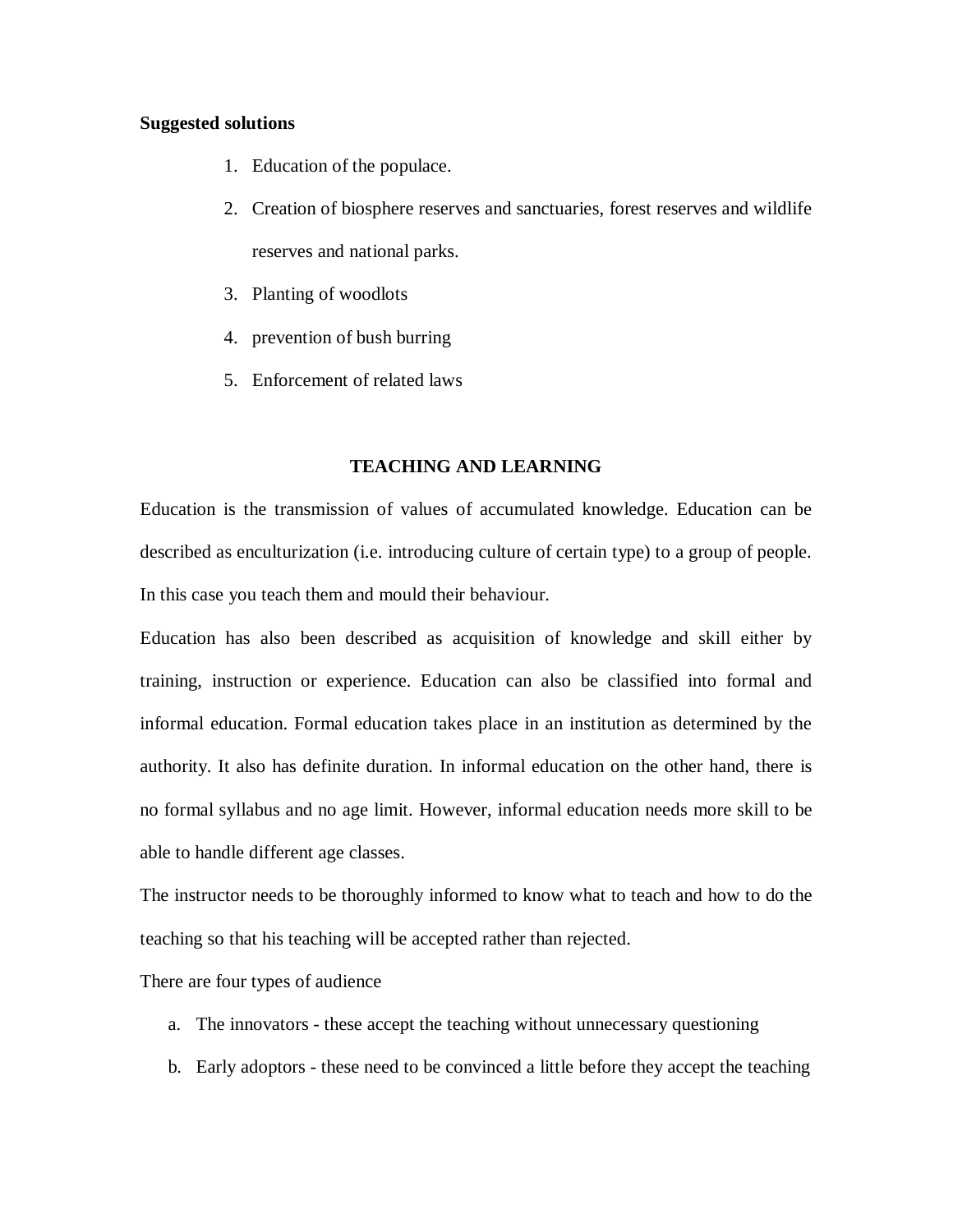- c. The undecided they sit on the fence
- d. The rejector don't accept anything new.

If an environmental educator is cleaver enough, he would be able to categorise the audience and apply different methods of approach to difference categories of audience. He must recognise and accept individual differences, their ability to take risks, independent reasoning etc.

The educator should approach them according to the category. For example innovators should not be treated like the rejectors or early adoptors etc. If the opinion or suggestions of the audience is rejected outright; they may not- accept any- new idea being introduced. This may lead to failure in communication. He should also learn the use of different teaching aides – film, slides, demonstration, brochures, handouts or handbills to enable the people to retain there attention and interest. The teaching should not be done haphazardly or abstractly. The audience should be given opportunity to touch, feel, see what is being introduced where applicable. Teaching and learning is a two-way kind of communication.

Teaching (A) \_\_\_\_\_\_\_\_\_\_\_\_\_\_\_\_\_\_\_\_\_\_\_\_\_\_\_ Learning (B)

Sender Receiver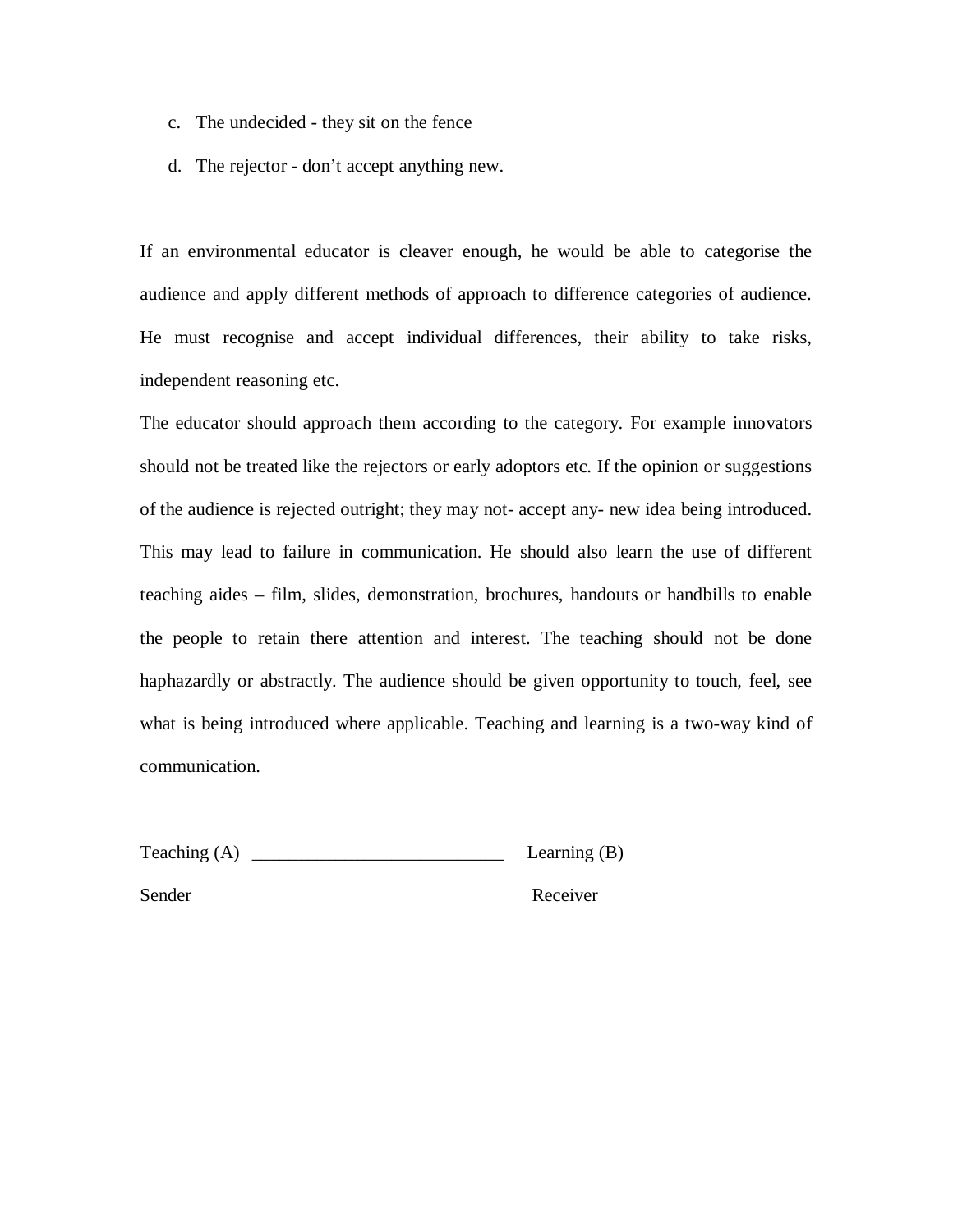The teacher sends the new idea to his audience later on the audience communicates the result to the teacher. There is, however time lag between when the teacher sends the message and the learner receives, interpret and accept the message

- When 'A' sender sends message to 'B' three things may happen
	- (a) the receiver receives the message as intended hence appreciate it;
	- (b) the message is above B and cannot understand it;
	- (c) the message falls short of B and cannot be got.

In both b and c the purpose of the message cannot be achieved. The environmental educator should be skill enough to know the type of message to send and appropriate way of sending it. There could be difficulties due to lack of information (fall short) or lack of understanding (too advanced information). To avoid this situation, the message must be analysed in three parts:

### Analysis of message

- (a) The purpose
- (b) The content
- (c) The treatment

The purpose of the message is the objective, the changes in behaviour the message is intended. The changes may be change in attitude, mental, emotional and physical behaviour.

The content or subject matter in which the message is concerned: This includes:

- What you need to tell them
- The importance of the message
- Means of carrying out the message.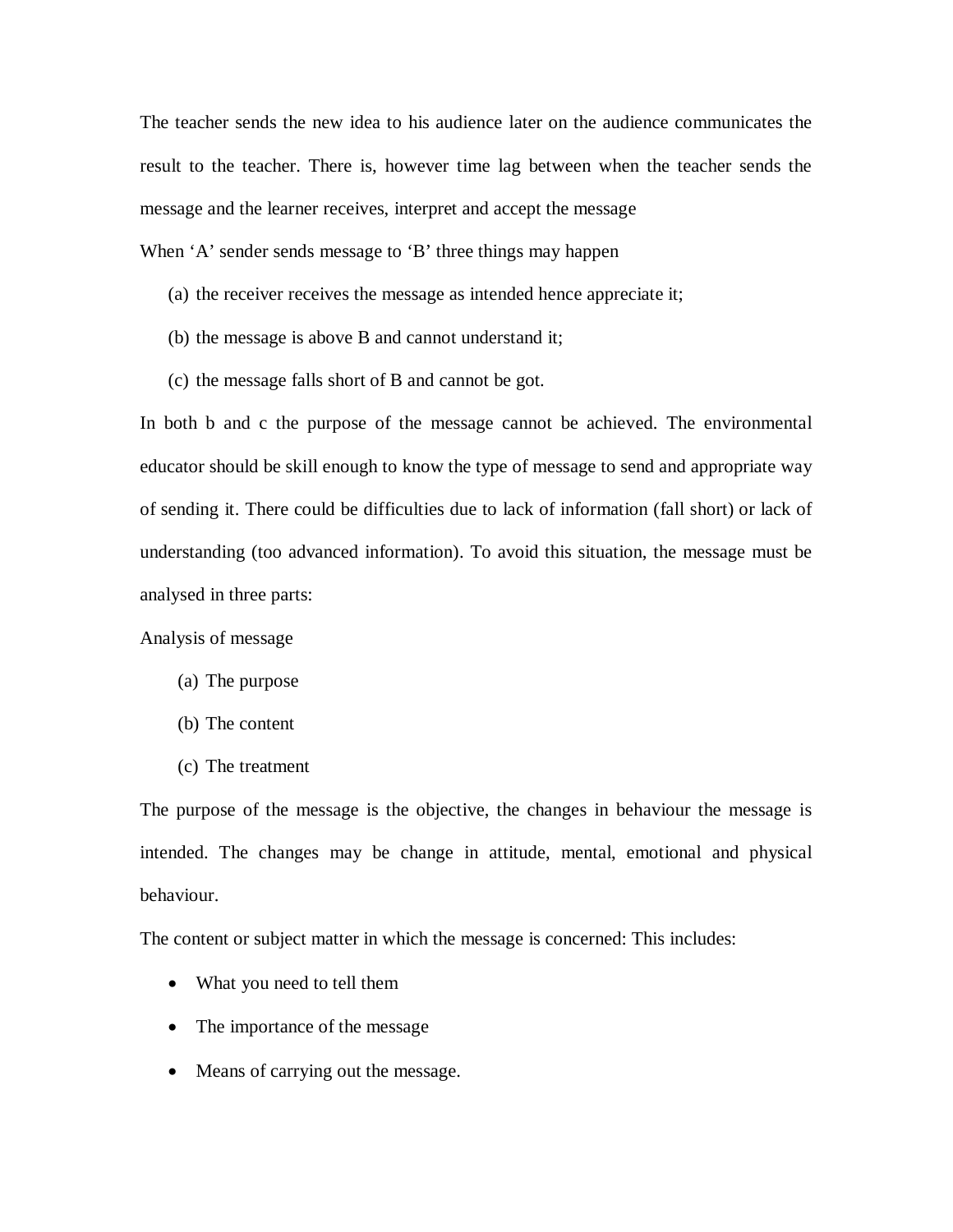The treatment is the method of delivering the message, the atmosphere prevailing is the process of teaching. This makes the message acceptable or otherwise, it could be lengthy or brief.

In preparing for and conducting a teaching, the environmental educator should place much emphasis on

(a) Making his audience feel at ease-like providing sitting places.

(b) Making them feel they know something and can contribute to the subject matter.

(c) Ensuring to break things down for clarity and communicate in simple languages.

(d) Thinking like the audience, emphasise with them i.e. putting yourself in their position.

Explain the principle of teaching and learning as it relates to dissemination of environmental information.

#### **WHAT GOES ON AFTER THE MESSAGE HAS BEEN DELIVERED**

There are some ways of getting to man's mind through the five senses

- Eye sight
- Nose smell
- Ear hearing
- Tongue taste
- Hand touch

These are the receptor of stimuli through which observations are made. As the stimuli are received, they produce a kind of perception which is interpreted and given meaning. The receiver then reacts according to his intention if the message is properly delivered. Perception after the message has been grasped and given meaning. Perception depends on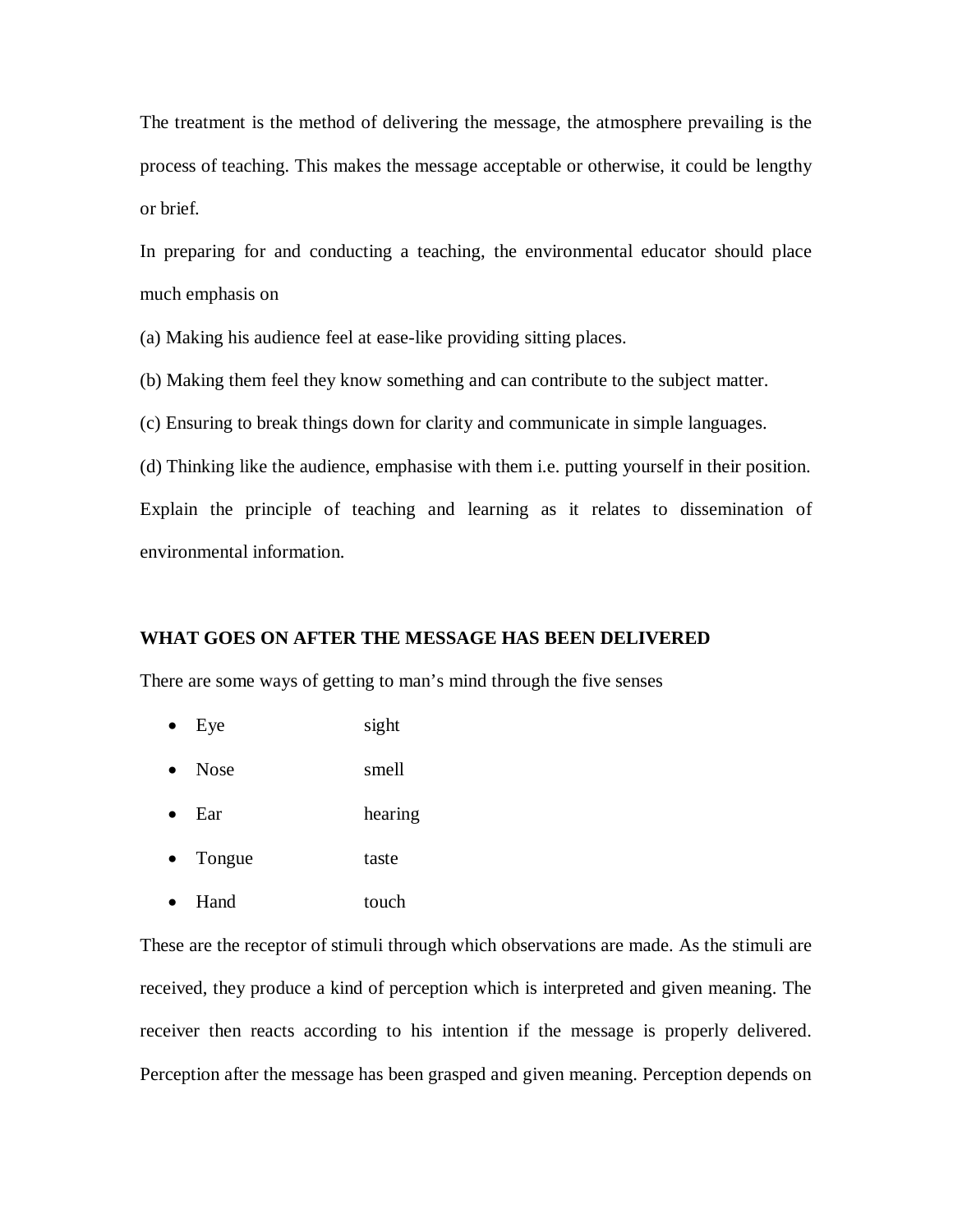background and experience. If the receiver is experienced on the topic, perception is easily increased. As further instruction is received, perception is improved leading to greater understanding. This enables him to make up his mind and make decision.

When a communicator is talking to receivers, he must have got his ideas from papers research, experience etc. The basic aim is to help improve the standard of' living of' the receiver. The communicator must select appropriate channel to disseminate ideas. It is then left for the receivers to either accept or reject. However, extension officer must take into consideration individual differences. The individual difference is based on the sensitivity of their senses.

#### **Individual differences**

The purpose of communication is to send across a message, and the message expected to be received and utilized by the audience. However, individuals are different in their sensitivity. This depends among other things on individual's ability to receive stimuli. The environmental educator must take into consideration the individual sensitivity of senses.

- (a) Sight: As people get older, they loose their sight gradually. While addressing elderly audience, illustrations should be bold and large enough.
- (b) Hearing: some have hearing problem. The communicator should talk loud enough and audible.
- (c) Reaction Time: Reaction time of individuals differs. Generally, younger people have shorter reaction time than elderly people.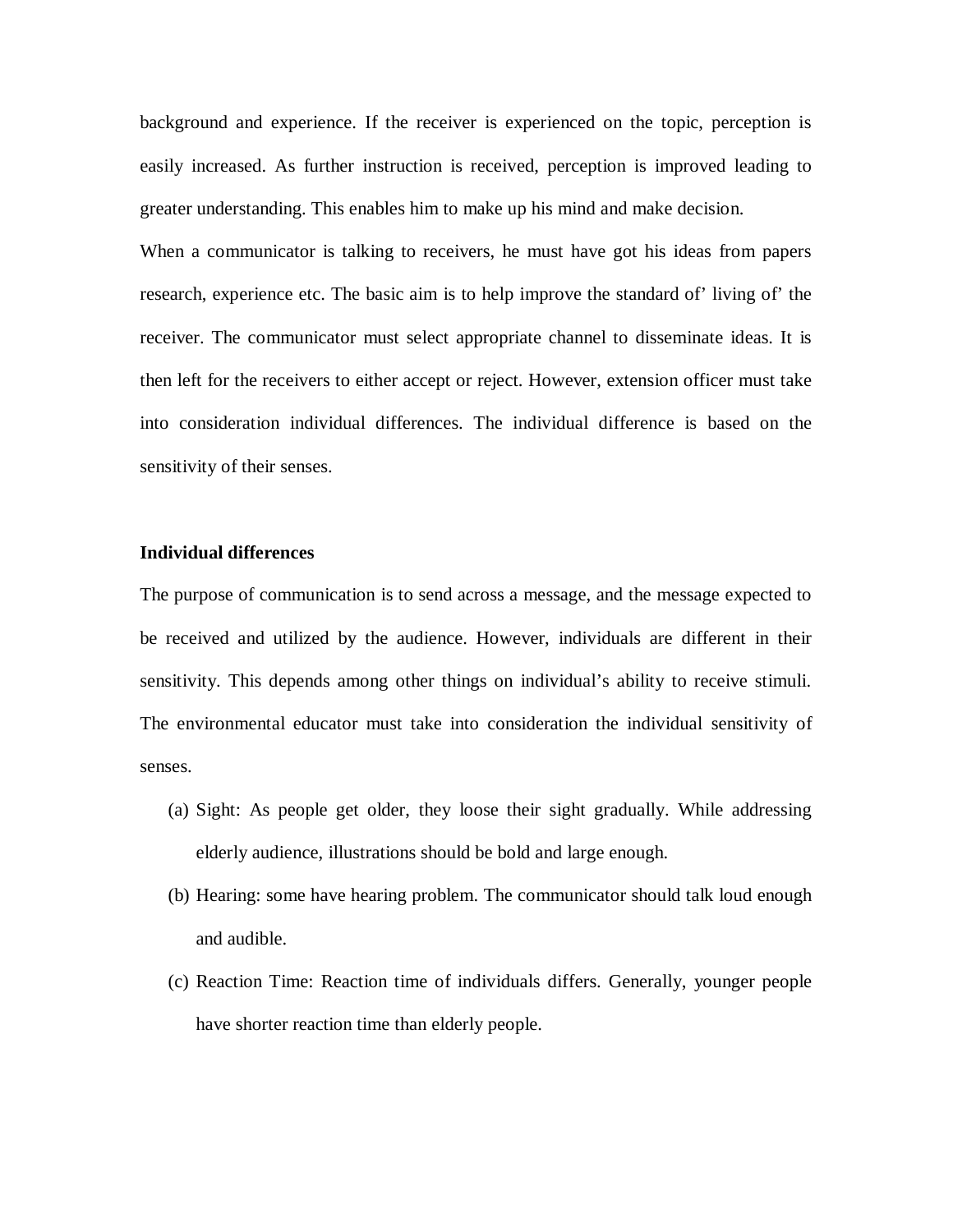(d) Attitude to learning: Generally, elderly people have greater reluctance to learning than younger people.

# **ENVIRONMENTAL AWARENESS TEACHING METHODS**

In certain situations, the environmental worker will be dealing with one person at a time thus

- 1. IND1VIDUAL method, the environmental worker may have to deal with group of people requiring
- 2. GROUP METHODS and sometimes he may need to relate to large number of people within a short time by means of
- 3. MASS MEDIA.

# **Individual method**

This is a one-to-one type of interaction. The purposes are:

- I. Giving information directly to the individual who needs it.
- 2. Adjusting general recommendation to fit individual concerned.
- 3. Creating interest in environmental problems with the individuals.
- 4. Obtaining information from the individuals about his peculiar situation.

# **Advantages**

- 1. The educator gains first—hand knowledge of actual problems of the environment from individual view point.
- 2. Confidence is developed between the environmental worker and the individual whose environmental problem is being appreciated.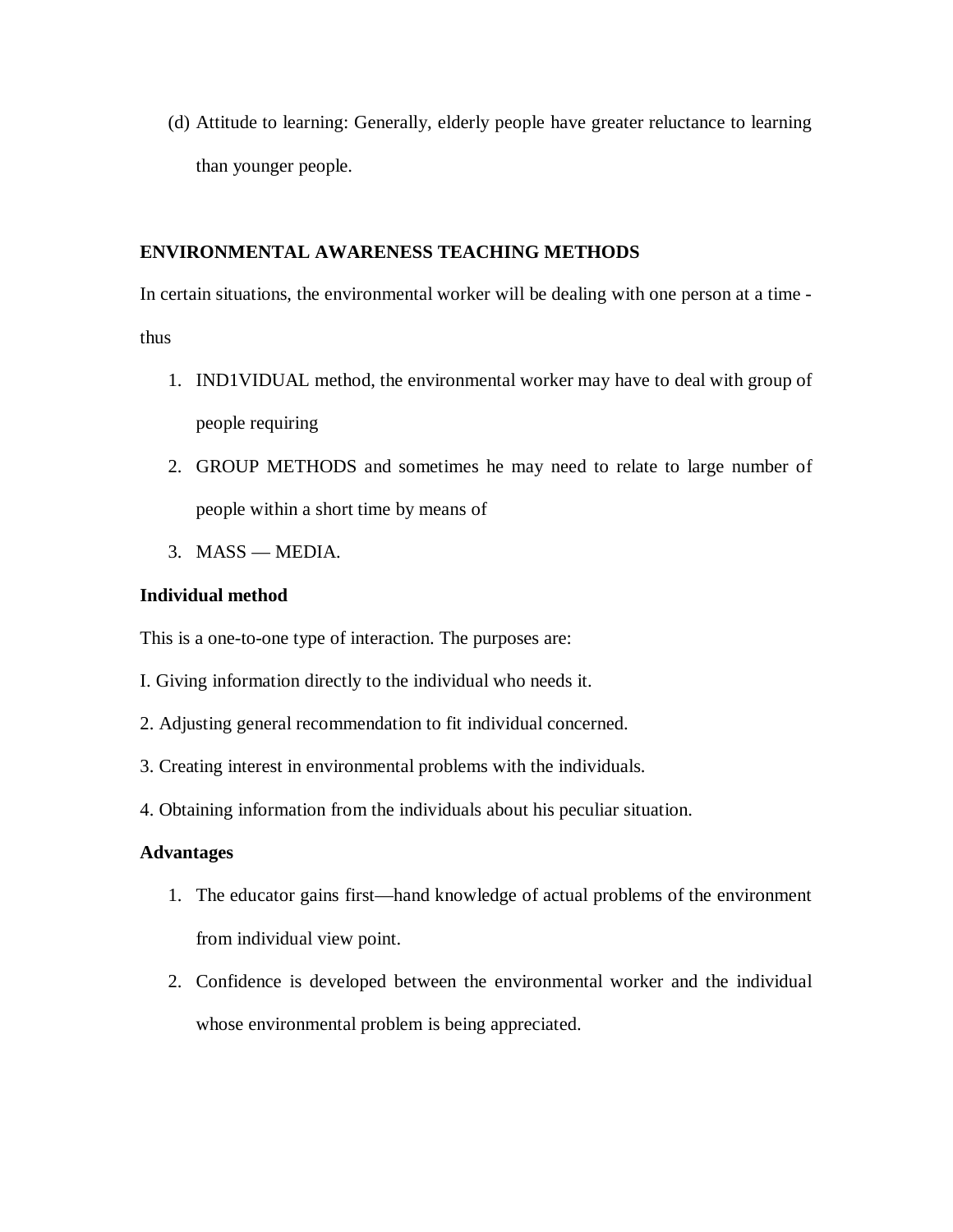### **Disadvantages**

- 1. It is time consuming and expensive
- 2. Individual visit may lead to loss of contact with the rest of the community.

### **Group Methods**

The purposes include:

- 1. To give and receive information about a problem
- 2. To encourage, advise and train leaders.
- 3. To create awareness and interest in an environmental problem facing the community and to focus attention on how to solve it.
- 4. Enhance change of attitude of the public about mitigating efforts in reducing and solving the environmental issues.

### **Advantages**

- 1. Group method is to overcome the defect of individual methods in terms of time and effort.
- 2. Group decisions usually carry more weight than individuals decision: An individual may be unwilling to co-operate with a programme but the group may see the programme to be to their advantage and jointly support it.
- 3. There is also general satisfaction by members of' the group that they are all doing the same (type of ) things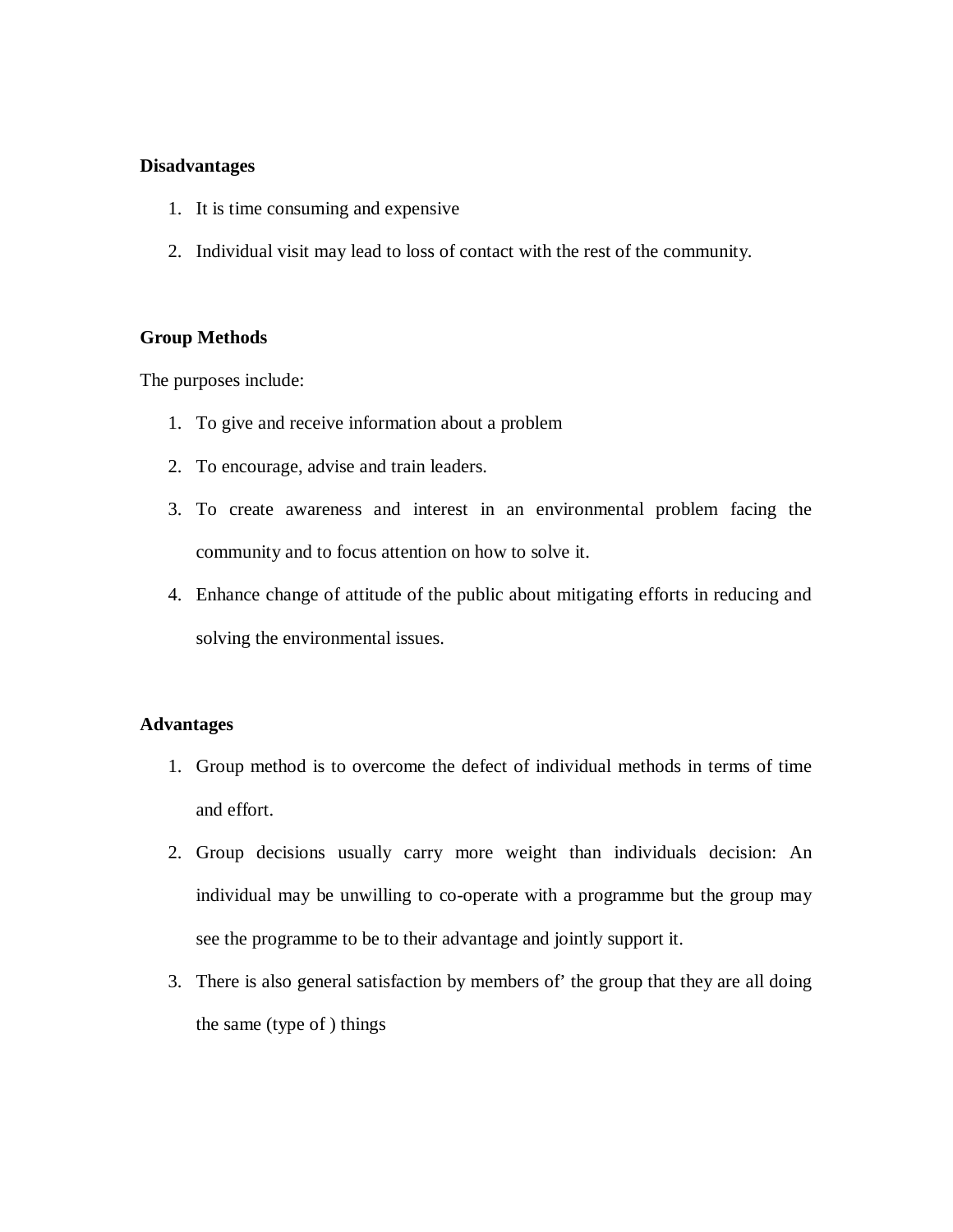4. Group methods also enhance cross-fertilization of ideas and experience and lead to resolution of common problems.

### **LIMITATION**

- 1. It may take longer time to persuade a group of people to come to a decision. Hence, individual may be met separately. Group teaching cannot be related to actual problems and situation affecting individual members of a group.
- 2. It may not be easy to get them together when you need them.

### **MASS METHOD**

Mass media in which there is no direct personal contact with audience can also be used to rnaximise the effectiveness of their awareness of environmental problems. Newspaper, radio, publication, videotapes, posters, exhibitions all help to carry information to many more people that can be reached by individual and group methods. The people may be convinced when an environmental educator comes around, but may soon forget the message, but the posters, radio, jingles, etc. will keep on reminding them.

#### **TYPES OF MASS MEDIA**

1. AUDIO VISUAL AIDS

People learn through all their senses:

What they see

- See - Hear

When more than one sense is used, learning is increased.

Research has indicated that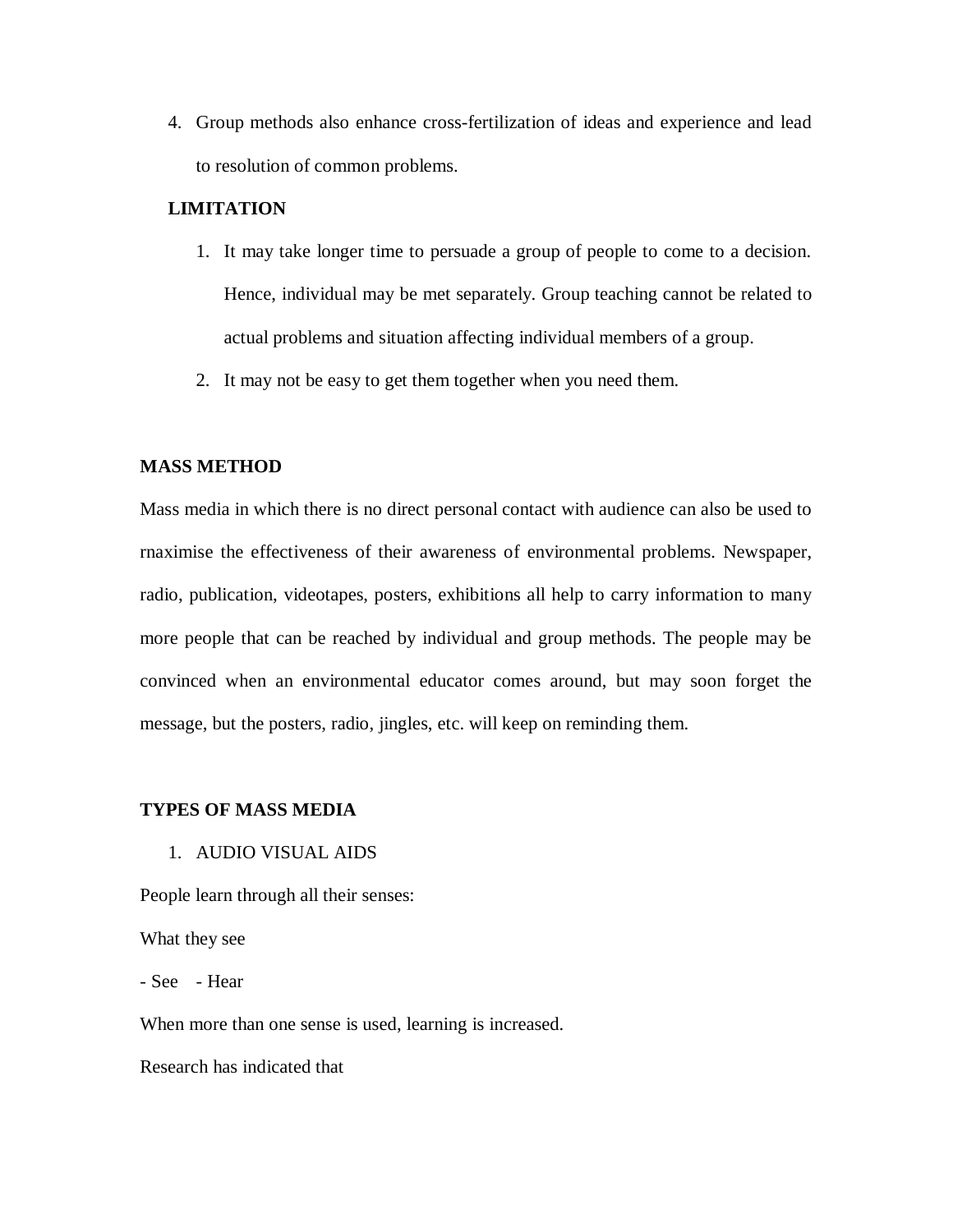People remember

l0% of what they hear

50% of what hear and see

90% of what they see hear and do.

Audio visual aids are tools used to make teaching more effective. They do not however replace personal contact. Audio visual are generally any devise utilizing the senses of sight and hearing intended to improve comprehension and communication Audio visual have contributed to teaching learning process in the following ways:

- 1. They supply a concrete assess for conceptual thinking thus of stimulating understanding.
- 2. They provide a high degree of interest on the receiver.
- 3. They help to make learning personal
- 4. They help to develop continuity of thought especially with motion pictures.
- 5. They provide experience not easily obtainable through other materials.

**CONE OF EXPERIENCE**: Cone of experience shows a range of hearing experience due to various hearing aids.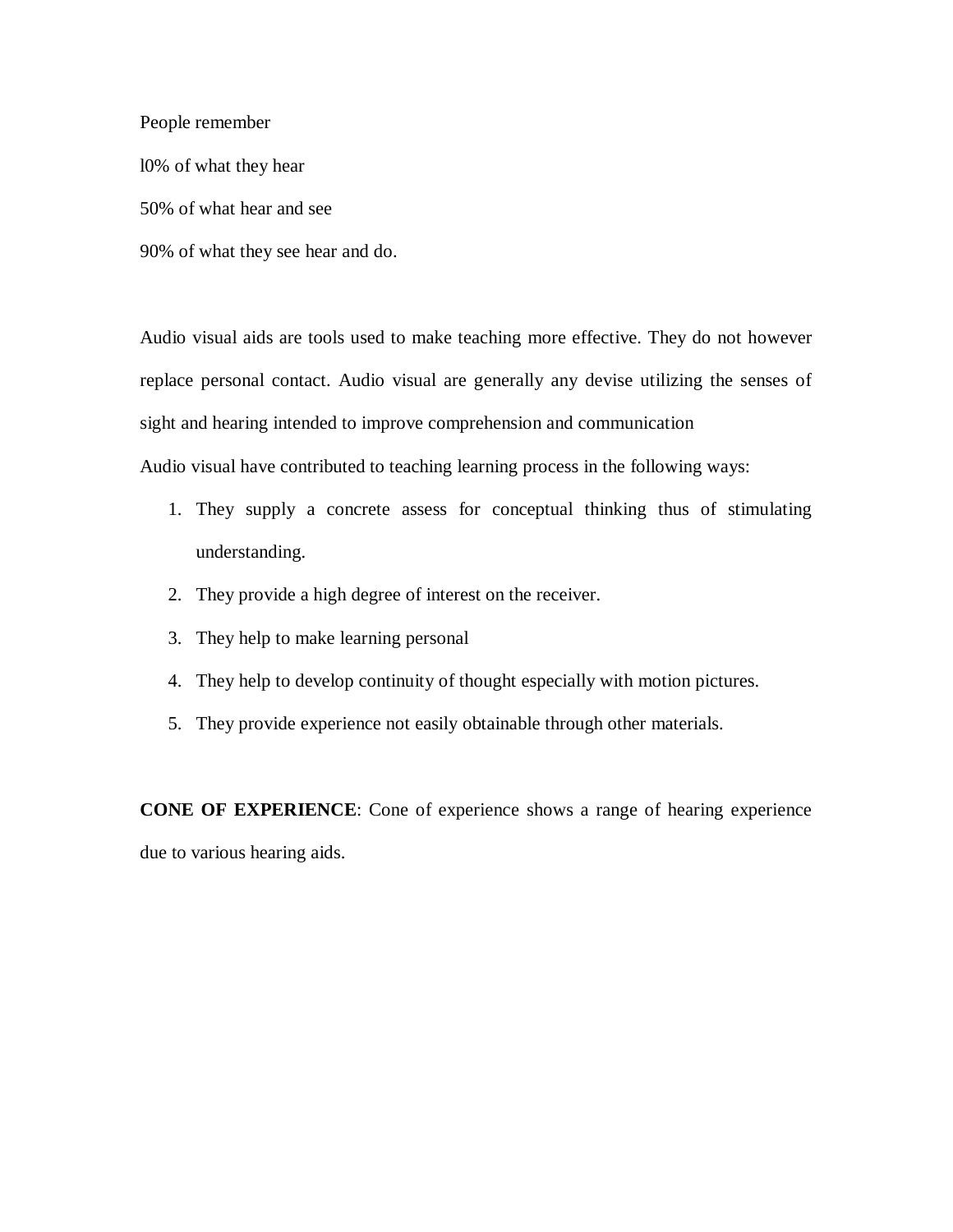1.**Verbal:** Through talking, cassette tape, radio.

2.**Visual**: Television, Video tape

3. **Exhibition**: actual materials, plates:

4. **Demonstration**: Field trips to demonstrate the method or see a practical situation to the field.

### **TYPESOF VISUALS**

1. **Presentation visuals**: These are used to reinforce or clarify a speaker's message e.g.

(a) Real object:

(b) Samples and Specimen: These are real objects treated and mounted in special ways

e.g. contaminated item to show effects of contaminants

(c) Models: These are replicas of real, object but smaller than the real object

(d) Photograph**s:** Each photography should tell a story, illustrates the point show the main subject predominantly and where possible have local or human interest People will be interested if they can identify the real problem, location and actual people involved.

(e) Blackboard (Chart board):

- To summarise talk
- Draw pictures and diagrams
- To write out directions to audience
- $\bullet$  To develop lecture point by point /
- As an aid in answering question.
- 2. **Display Visuals**
	- Posters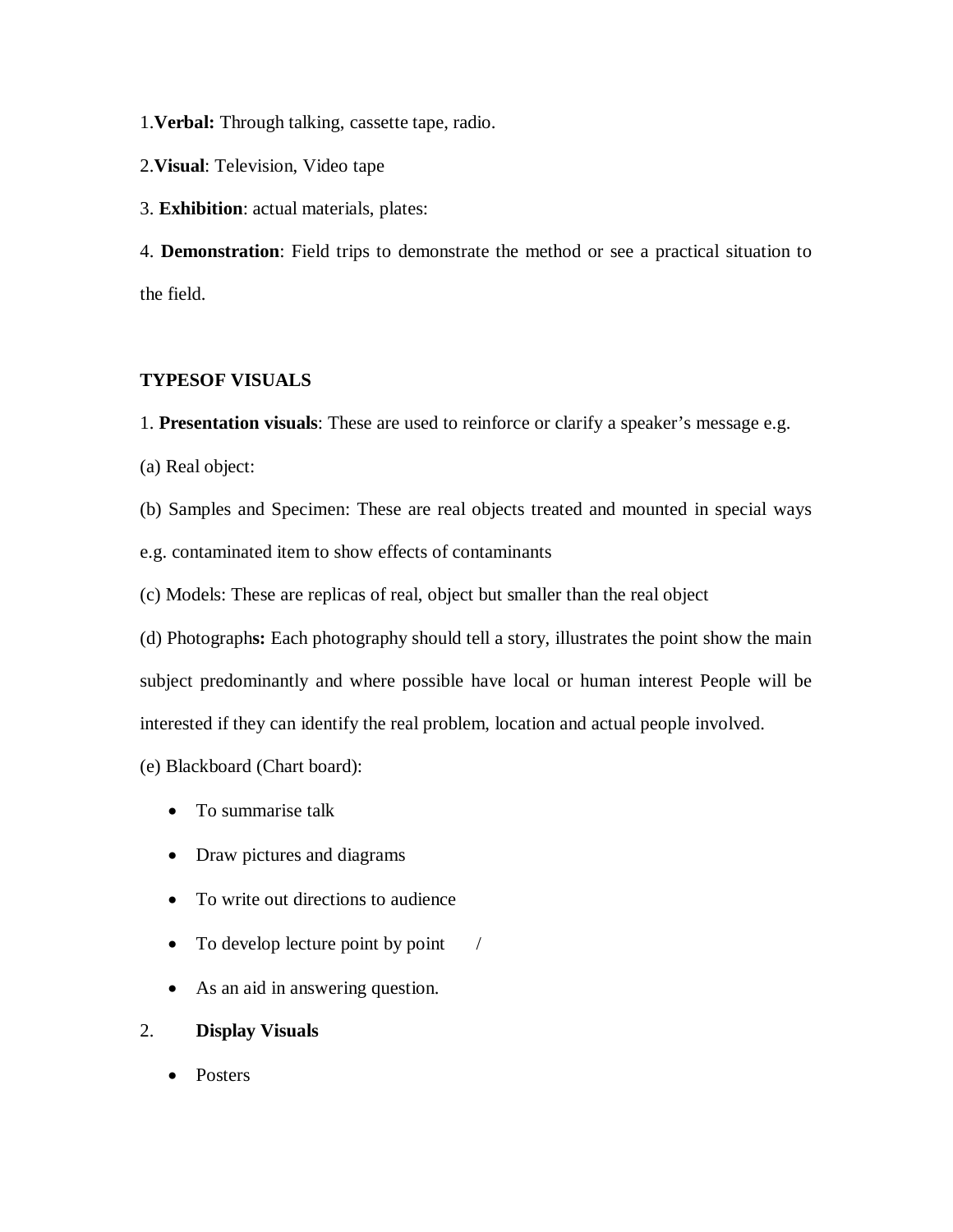- Wall charts
- Bulletin board.

# 3. **Extension or Environmental literature**

- Bulletins ..
- Leaflets
- Handouts

# 4. **Projected Visuals**

- Colour slides
- Film strips
- Cinema films
- Tape recorders
- Puppets
- Other forms of mass media

# **2. CIRCULAR LETTERS:**

These serve to publicise an activity or a situation and to give timely information on impending situation. They may be used as follow up to earlier points at meetings and may give a summary of points reached at meetings. It is an effective means of reinforcing personal contact and other mass media methods.

# **3. NEWPA PER STORIES:**

- 1. To create awareness and interest in the environment.
- 2. To increase people's knowledge of the subject matter problems.
- 3. To give advice or warning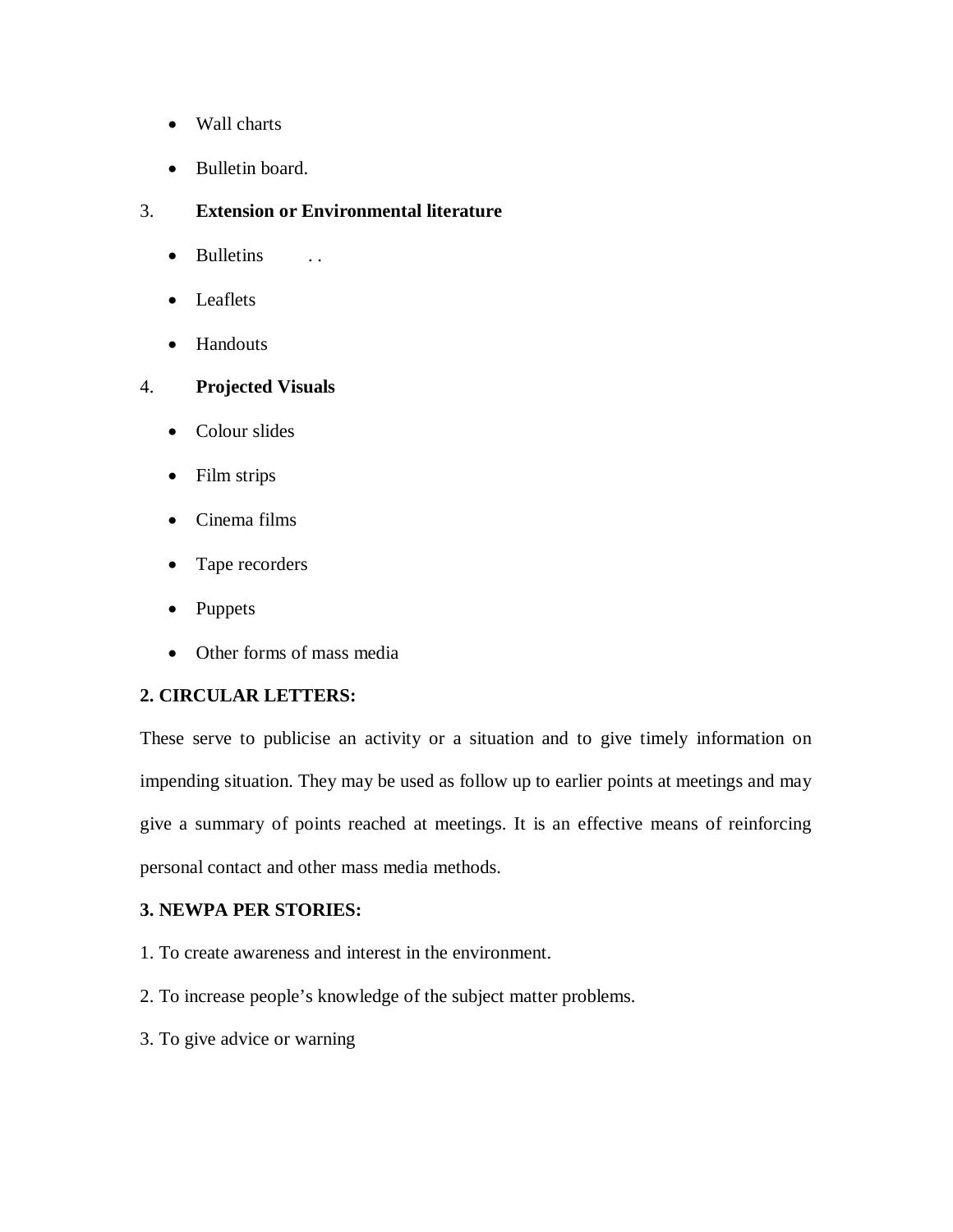Newspaper stories can reach many people who might not otherwise be present during previous meetings or have no previous knowledge of the subject matter. It is an unexperience means of communication as no direct contact is needed with the audience. It also reinforces other mass-media methods. The effectiveness is limited because ordinary people who are meant to be reached may be illiterate or unable to have access to the newspaper.

The publication of such story will depend on the editorial policy of the newspapers and the interest of the editor. Another construct is the probable lack of space. More income generating commercial articles are likely to have more priority.

### **4. RADIO:**

This also serves to complement other mass media. This is especially important in rural communities. Even where there is no electricity. There are battery operated radios in all part of Nigeria. The major advantage being that the audience need not be literate. The environmental awareness messages being in local languages will reach wider audience. Moreover, it does not rely on the audience at meeting before broadcasting.

#### **5. TELEVISIONS**

The advantage of television is that the audience can hear and see The combination of the two senses enhances message assimilation. However, it has lesser audience than radio because of its dependence on electricity which is not available in most villages and the cost of owing the television set.

#### **6. EXHIBITS:**

Exhibit displayed at major occasion enhances appreciation of the problem by the audience who may not in the first instance be familiar with the problem.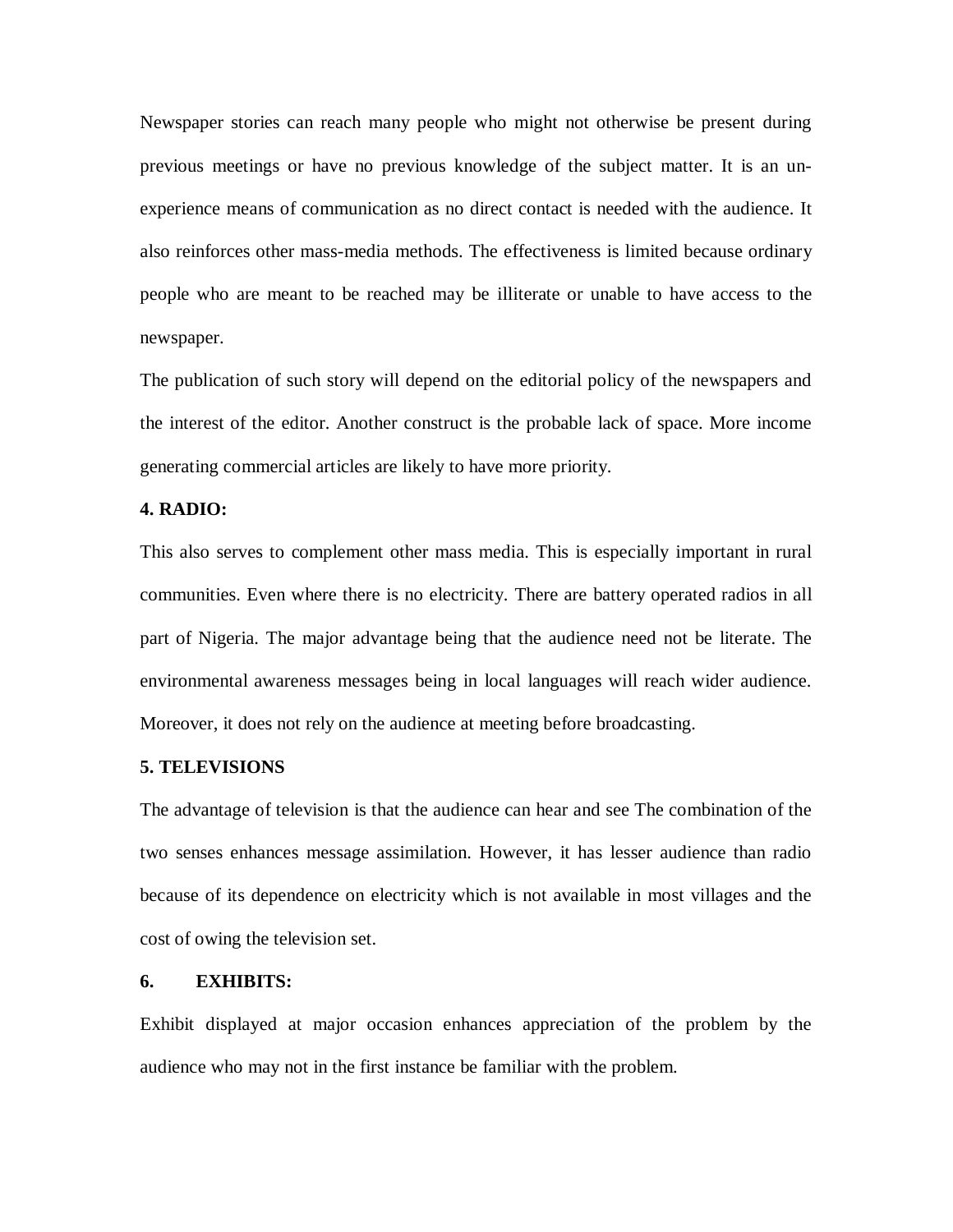### **7. POSTER:**

It is very important to visually let the people know what is happening in other places and consequences of their actions on the environment.

### **SOCIAL ISSUES OF IMPORTANCE IN ENVIRONMENTAL AWARENESS**

1. Community Stratification: Each community is differentiated into social strata based on indicators such as wealth, authority or influence, occupation, education, gender, age, ethnic, origin, religion etc. The indicators of' greater significance vary from one location to another based on socio-cultural background. Stratification and land tenure systems of a locality are important for the understanding of natural resources because they allocate rights and obligation for their use by community member. The society differentiates between those who have control over natural resources and who have temporary access.

**2. Population Dynamics:** Population characteristics are of' great significance to the use and management of natural resources in a locality. There is a clear relationship between population pressure and environmental degradation. As population density increases, greater competition for land and natural resources occurs.

**3. Indigenous Knowledge Systems:** Rural dwellers should not be considered to be without ideas regarding their environment. The traditional methods of' managing the environment may be necessary to develop improved methods. While local knowledge is usually culturally, economically and ecologically suitable many scientific techniques are applicable to the rural environment.

**4. Gender Issue:** This is an important factor in natural resources utilization while women are wood gathers in some parts of the country, men are responsible for fetching firewood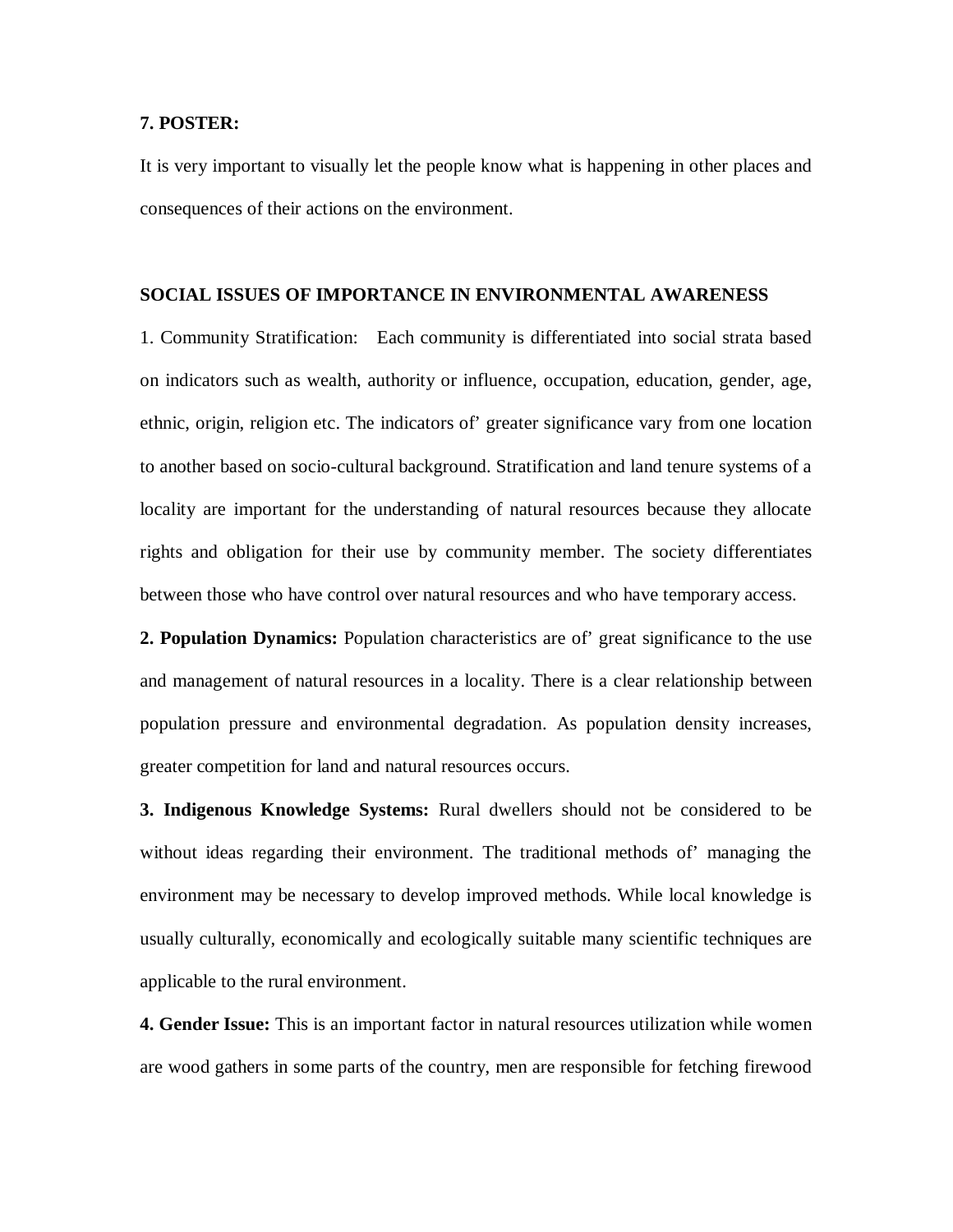in another parts. As such any attempt to solve such issue as deforestation due to firewood extraction without gender consideration, division of labour may meet with failure. The same situation is applicable to other natural resources e.g. - farming system, timber extraction. etc.

#### **5. The roles of NGO (Non-Governmental Organization):**

- (a) Nigerian Conservation Foundation
- (b) Nigerian Environmental study/Action team (NEST)
- (c) Better-life programmes

The concern of a and b are to increase public awareness and assist policy formulation and implementation. Other NGOs may be helpful in conserving the environment

**6 Motivation for local participation in resources development Strategies**. Rational human beings will consider the benefits from their action in relation to time, energy and resources necessary before deciding to take action. This problem can be avoided if local people consider themselves as partners in developmental strategies. Their cooperation is necessary to solve environmental problems which are even to their benefits.

#### **FACTORS THAT PROMOTE CHANGE**

- 1. Number of innovators
- 2. Contact with other cultures
- 3. Communication
- 4. Television, radio and newspapers
- 5. Education of youths
- 6. Political and economic factor